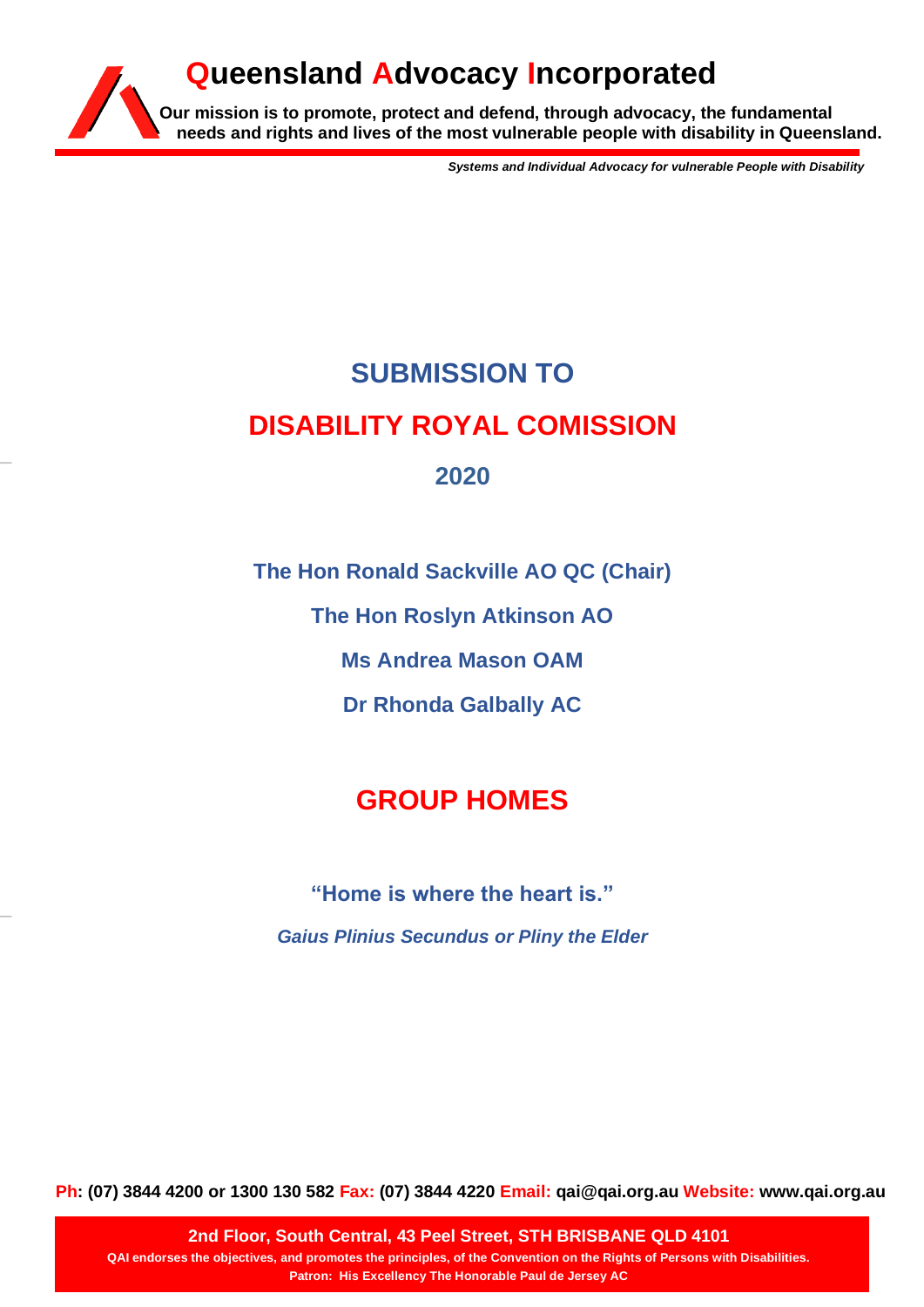## **About Queensland Advocacy Incorporated**

Queensland Advocacy Incorporated (QAI) is an independent, community-based systems and individual advocacy organisation and a community legal service for people with disability. Our mission is to promote, protect and defend, through systems and individual advocacy, the fundamental needs and rights and lives of the most vulnerable people with disability in Queensland.

QAI has an exemplary track record of effective systems advocacy, with over thirty years' experience advocating for systems change, through campaigns directed to attitudinal, law policy and practice reform and by supporting the development of a range of advocacy initiatives in this state. We have provided, for over a decade, highly in-demand individual advocacy through our individual advocacy services – the Human Rights Legal Service, Mental Health Legal Service, Justice Support Program, National Disability Insurance Scheme Appeals Support Program, NDIS Decision Support Pilot Program and more recently the Disability Royal Commission Advocacy Service and the state-funded Education Advocacy Service.

QAI has historically raised issues and recommended reforms related to congregated living arrangements where people with disability with complex support needs have been placed. Many of those issues have been acknowledged by the Disability Royal Commission (DRC) and the inquiry and *Issues Paper – Group Homes* was released in November 2019. Moreover, a public hearing was held by the Commission in December 2019, where evidence was presented about violence, neglect, abuse and exploitation of people with disability inside congregated houses – not only regarding group homes, but housing issues in general (**Housing Public Hearing**)**.**

Since the advent of *Residential Services (Accommodation) Act 2002 (Qld)* and the *Residential Services (Accreditation) Act 2002 (Qld),* little has changed regarding the living and housing arrangements for people with disability who remain marginalised and segregated in Queensland. Although the *Disability Services Act 2006* (Qld) sends a clear message regarding the separation of housing from service provision, the congregation of people with disability in substandard facilities with inadequate supports is still routine. The notion that people with disability belong in such places is still the predominant mindset that informs service provision and practice – the "us and them" mindset perpetuates, notwithstanding that it is incongruent with the State Government's laws and policies.

QAI has been funded to provide advocacy support for people seeking to engage with the Disability Royal Commission (DRC). Our organisation has been contacted by a number of particularly vulnerable clients experiencing violence, abuse, neglect and exploitation in their current housing arrangements and in other aspects of their daily lives. In order to address a predictably huge demand for change of housing circumstances for those individuals, QAI is progressing advocacy along two lines: the presentation of this submission to the DRC in order to gather information around the housing matter and garnering support for the development of a Memorandum of Understanding (MOU) between advocacy groups, housing providers, government and non-government entities in order to build a concerted effective strategy.

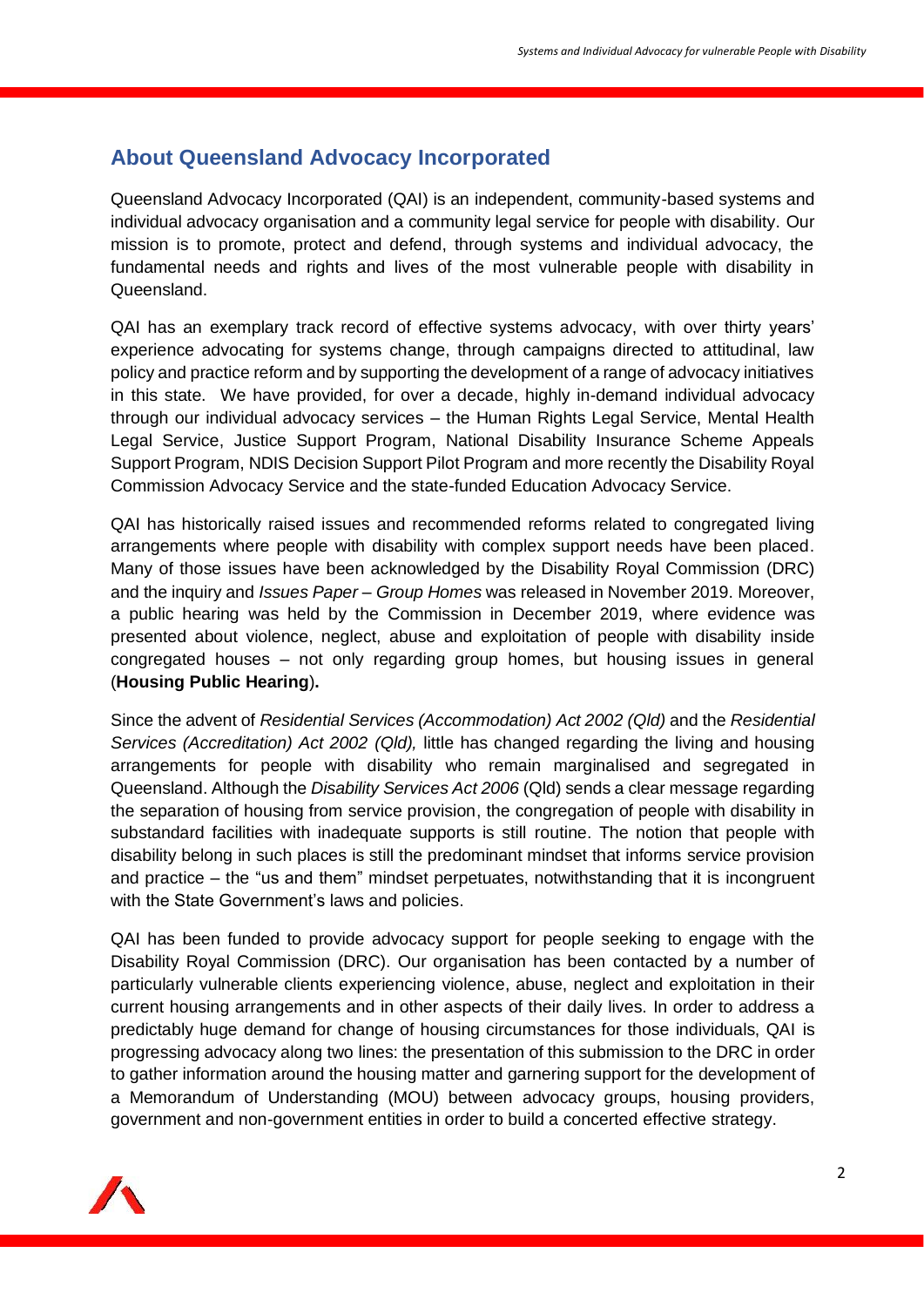## **Table of Contents**

| Attachment A. QAI Position Paper "A Home of One's Own" 2016                                                                                                                                                                   |
|-------------------------------------------------------------------------------------------------------------------------------------------------------------------------------------------------------------------------------|
| Attachment B. QAI "Legislation and Life" Residential Services (Accreditation) Act 2002 and<br>the lives of vulnerable people with disability inappropriately placed in supported<br>accommodation hostels and boarding houses |
| Attachment C. Queensland Public Advocate: "Upholding the right to life and health: A review<br>of the deaths in care of people with disability in Queensland" summary of key findings and<br>recommendations                  |
| Attachment D. Deaths in Care (Disability) - Expert Review Panel Coroners Court of<br>Queensland                                                                                                                               |
| Attachment E. QAI Submission to Department of Social Services Engage Consultation NDIS<br>Thin Markets Project 2019                                                                                                           |
| Attachment F: QAI Submission to Joint Standing Committee National Disability Insurance<br>Scheme Workforce Inquiry 2020                                                                                                       |
| Attachment G. QAI Submission to Joint Standing Committee National Disability Insurance<br>Inquiry into Supported Independent Living 2019                                                                                      |
| Attachment H. QAI Submission to the Disability Royal Commission Issues Paper<br>"Emergency Planning and Responses".                                                                                                           |
|                                                                                                                                                                                                                               |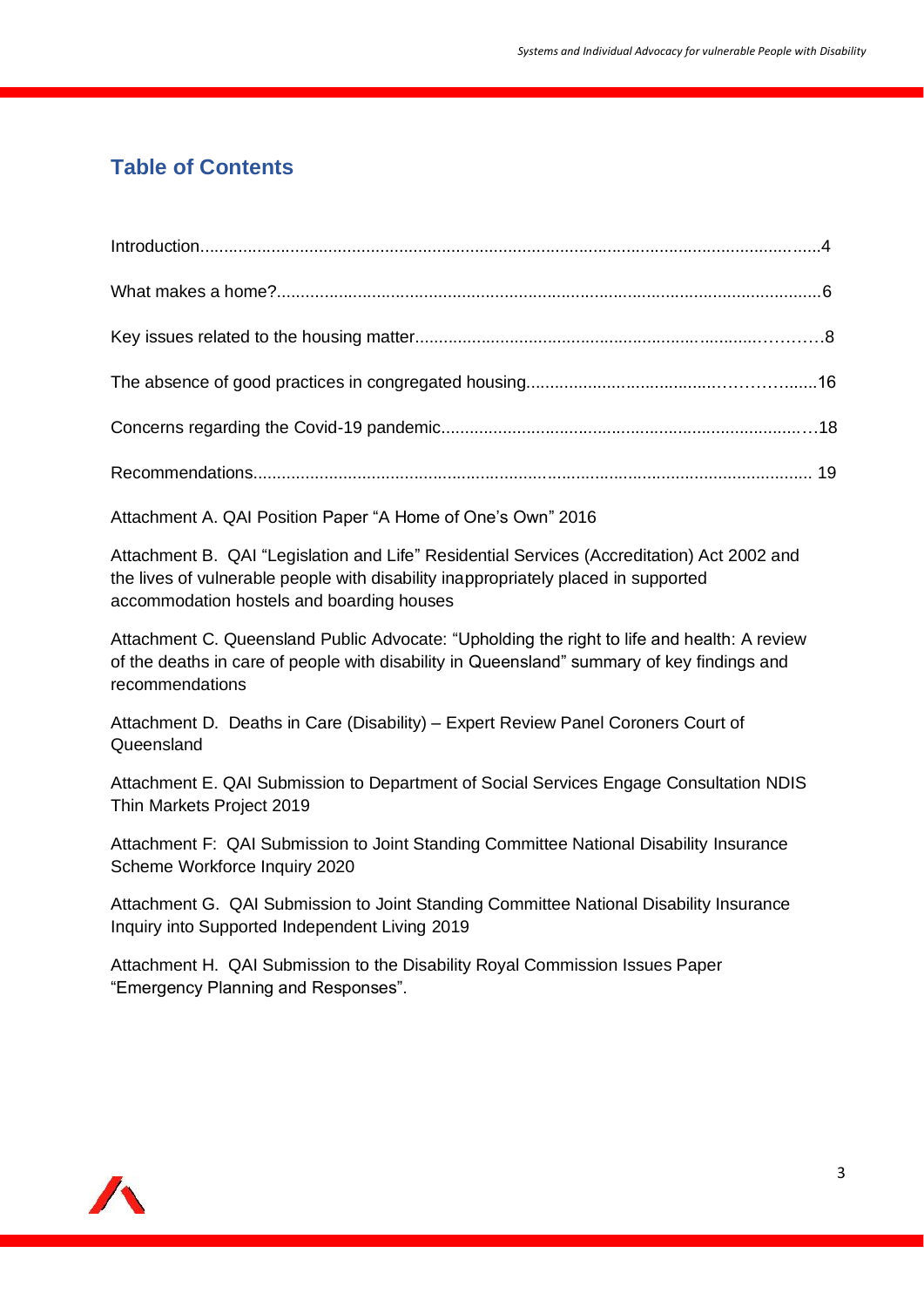## **Introduction**

This submission focuses on the experiences of vulnerable people with disability who do not have the opportunity or voice to express their own wants and wishes directly. Many of the people are often forgotten in places that do not feel like a home, are unsuitable for them and give rise to a series of physical, emotional, and/or sexual abuses that infringe or remove basic human rights. The passage of the *Human Rights Act 2019* (Qld), which commenced operated from 1 January 2020, provides, for the first time in Queensland, a means of enforcing the entitlement of all human beings to equal and inalienable rights.

While the *Disability Services Act 2006* (Qld) falls short of protecting any rights, it does uphold the principles of human rights, with s 18 establishing the principle that people with disability have the same human rights as others and s 22 stating that services should be designed and implemented "to ensure that the conditions of everyday life of people with a disability are:

- a) the same as, or as close as possible to, the conditions of everyday life valued by the general community; and
- b) appropriate to their chronological age.<sup>1</sup>

Importantly, s 28 states that no single service provider is to exercise control over all or most aspects of the life of the person with disability. This is particularly relevant to our point that no support service providers should also be the provider of housing and vice versa.

The housing situation is but one of the many issues that the DRC will examine regarding the challenges that people with disability face. However, the support and living arrangements are often at the centre of many other related issues that impact on the lives of vulnerable people with disability.

QAI welcomes the DRC's focus on the living arrangements of people with disability, especially *group homes* that accommodate around 17,000 people with disability in Australia and where, in many instances, violence, abuse, neglect and exploitation flourish. It is important to note that congregated style of living is not limited to group homes, there are many long-stay health facilities, residential complexes, hostels and boarding houses that still accommodate large numbers of people who are required to share so much of their lives from the living space, communal areas, sometimes communal bathrooms, eating areas, and their personal supports. The deinstitutionalisation movement is still not a reality for many people with a disability.<sup>2</sup> Conversely, any residence may be institutionalised where the choice of support service, or the requirement to share support with another is not the decision of the person with disability.

<sup>2</sup> Movement on Shifting Sands: Deinstitutionalisation and People with Intellectual Disability in Australia, 1974–2014



<sup>&</sup>lt;sup>1</sup> 'Disability Services Act (2006) Qld Division 2 Section 22.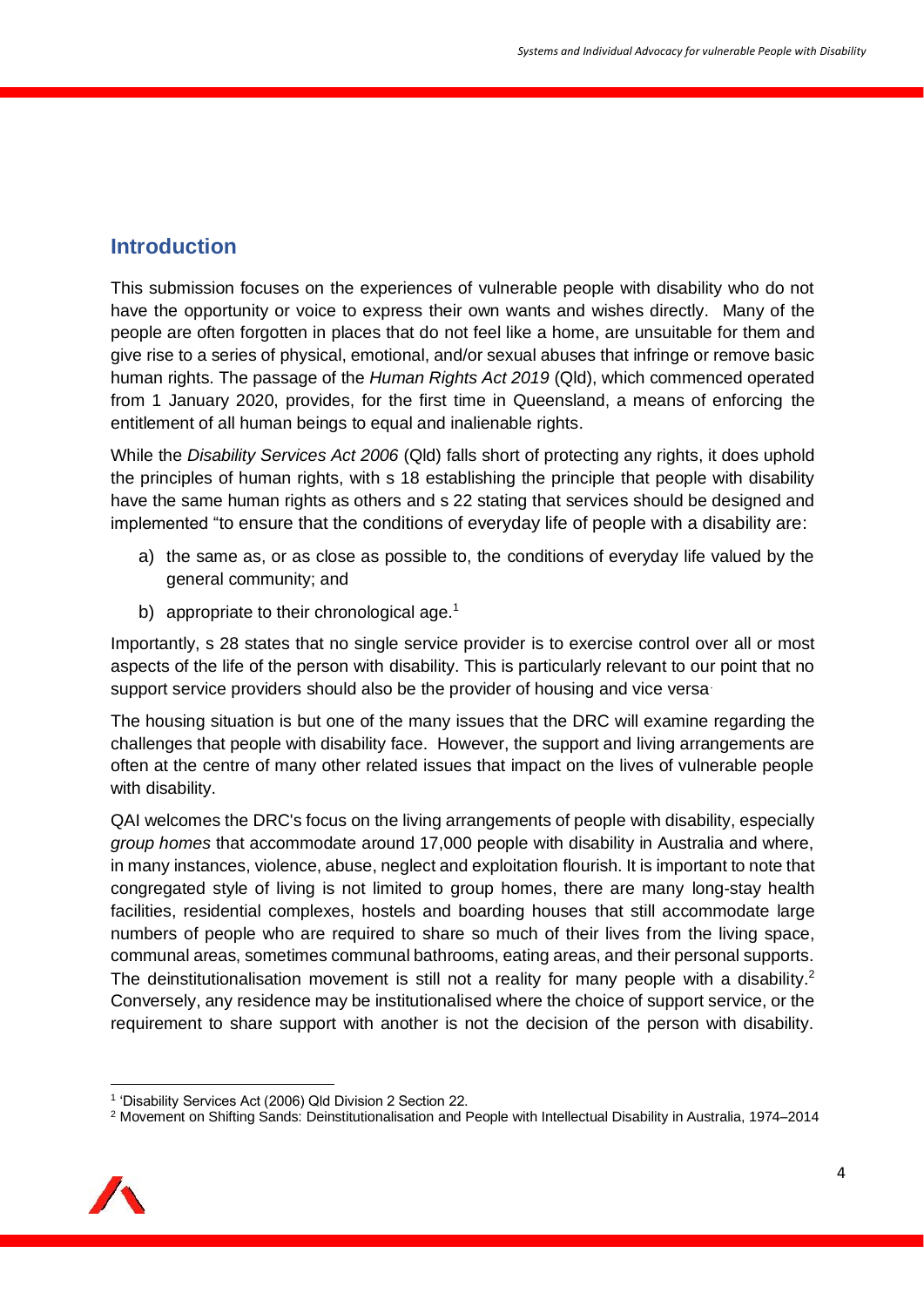Removing the right to live how, where, and with whom a person chooses exacerbates the power imbalance and inequitable life of a vulnerable person with disability.

Queensland had undergone numerous investigations, reports and reviews of places where people with disability have endured cruel, inhuman and degrading treatment, abuse, neglect and death. Maryborough Disabled Persons Ward, Cootharinga Nursing Home Townsville, Halwyn Centre, Basil Stafford and Challinor Centre, Baillee Henderson Hospital, Casuarina Lodge, Birribi Nursing Home and Respite Centre and Jacana Rehabilitation Hospital are all places that have been at the centre of an inquiry because of inadequacies of this model of support and housing. These are recognised institutions, but several group homes, hostels boarding houses and other residential facilities where people are 'crated' and share care have come under similar scrutiny albeit without as much public attention.<sup>3</sup>

The issues, concerns and examples that were presented during the Housing Public Hearing related to *group homes*, although mainly examples from New South Wales, resonate with cases in Queensland – and no doubt they are replicated across Australia. It is an inalienable, compounding systemic situation and will remain so while decision-makers continue to equate human life, dignity and rights with a costs efficiency plan. The new language aimed at increasing the appeal of group homes has not altered the reality of group homes. 'Supported Independent Living' and 'Specialist Disability Accommodation' is new terminology designed to positively rebrand institutionalised living arrangements. Yet the fresh labelling has not heralded a new approach to shared living arrangements, in which practices of abuse, exploitation and neglect, in addition to denial of choice and control, have perpetuated. This is the case notwithstanding the stated vision of the NDIS to return choice and control to people with disability, and the (predominantly retrospective) oversight provided by the NDIS Quality and Safeguards Commission.

QAI acknowledges the valuable work of other organisations that seek to bring about positive changes to ensure every person with a disability is supported to live in a home how, where and with whom they choose, that is culturally appropriate, accessible and secure.

The concept of equality is articulated clearly in the Convention on the Rights of Persons with Disabilities (CRPD) in Article 19<sup>4</sup>, which was quoted numerously during the Housing Public Hearing. On the 5<sup>th</sup> day of the hearing, the concept of **substantive equality** was presented by the Senior Counsel Assisting (Ms K. Eastman) as *'different treatment to achieve same outcomes or to achieve an outcome of equal basis'.* In other words, equals should be treated in measures that are equals, and unequal insofar as they are unequal.

<sup>4</sup> Article 19 – States Parties to the present Convention recognize the equal right of all persons with disabilities to live in the community, with choices equal to others, and shall take effective and appropriate measures to facilitate full enjoyment by persons with disabilities of this right and their full inclusion and participation in the community, including by ensuring that: (a) Persons with disabilities have the opportunity to choose their place of residence and where and with whom they live on an equal basis with others and are not obliged to live in a particular living arrangement;  $-14 - (b)$  Persons with disabilities have access to a range of in-home, residential and other community support services, including personal assistance necessary to support living and inclusion in the community, and to prevent isolation or segregation from the community; (c) Community services and facilities for the general population are available on an equal basis to persons with disabilities and are responsive to their needs.



<sup>3</sup> <https://www.youtube.com/watch?v=D8DdZN3aEq8> <https://www.youtube.com/watch?v=LQZ0F3GGdwU> <https://www.youtube.com/watch?v=FGyWHfpnCR4> <https://www.youtube.com/watch?v=fG27H1UJjaU> <https://www.youtube.com/watch?v=pTEhtn-C-vY>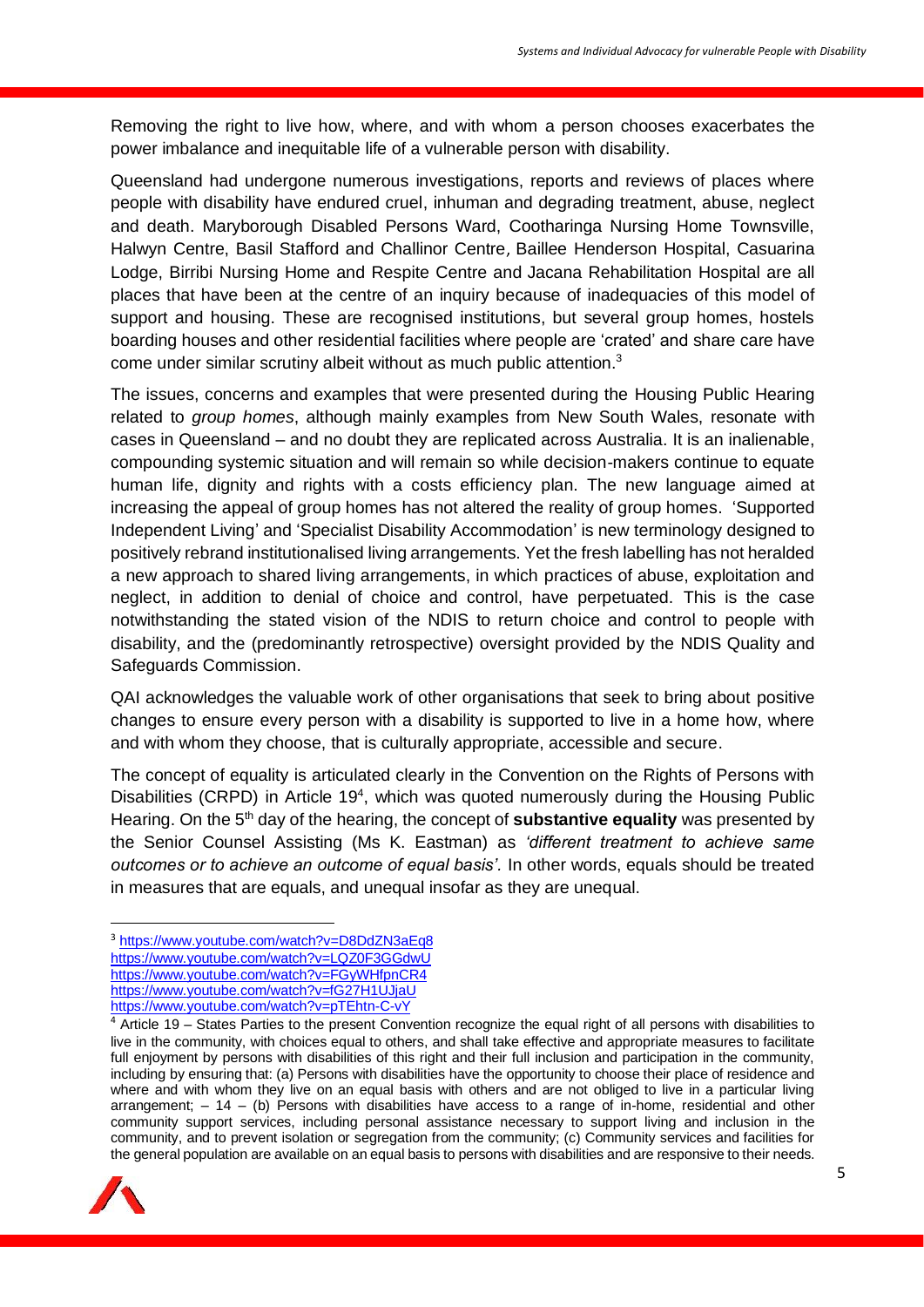The housing arrangements available for people with disability initially appears to be a very complex matter yet not when one considers the starting point as the basic rights that people without disability enjoy. People with disability waited too long to be seen, to be listened to and to express their wishes. The Disability Royal Commission offers the opportunity to enlighten a situation that has been dark for many individuals for far too long. Instead of attempting to convert a system that is clearly dysfunctional, or to re-shape what arrangements are currently in place, it is time to consider what should NOT be done. Two very simple starting points:

- $\triangleright$  We should not force people to share their supports in order to have a home.
- $\triangleright$  We should not force people to live together in order to have support.

### **What makes a home?**

As a systemic and individual advocacy organisation and specialist community legal centre, working with and for people with disability and mental health issues, we hear from people about their housing wants and wishes. And people with disability want to live in homes like anyone else, and unfortunately there has been a failure in delivering that right.

The section 19 of the *Human Right Act 2019* (Qld) states: '*Every person lawfully within Queensland has the right to move freely within Queensland and to enter and leave it and has the freedom to choose where to live'.* The word 'where' might mean city, neighbourhood, street, house, type of house and its features. Yet the right of choice is denied to many people with disability. Mostly this is applied by government, clinicians and service providers to people who are labelled as having high complex needs. However, usually the complexities are imposed upon people who are not well understood or well supported. It is the failure of systems and people with power that unfairly portray people and create undeserved reputations as "complex" or "challenging' rather than admitting to a less effective or appropriate supports to the person.

The Position Paper on the Right to A Home of One's Own (Attachment A) addressed, among other, the aspects that constitute adequate housing. Considerations encompassed include:

- Legal security of tenure;
- Availability of services, materials, facilities and infrastructure;
- Affordability;
- Habitability;
- Accessibility;
- Location; and
- Cultural adequacy.

It is reasonable to assume that a "home" is comfortable, loving, welcoming, situated in a location of one's choice, and that the occupant or occupants have chosen to live there, either alone by their own design or with people of their choice. However, common practices remove this decision from many people with disability, and others deem that a person's level of support needs should be the determining factor of where or how a person should live.

The Roman philosopher Pliny the Elder said: "Home is where the heart is", meaning home is a place we can never see with a stranger's eyes for more than a moment. Too many people with disability must feel like strangers in their own "home" - a place shared with strangers, unfamiliar faces, without the love and the coziness that a home should have. It's acceptable

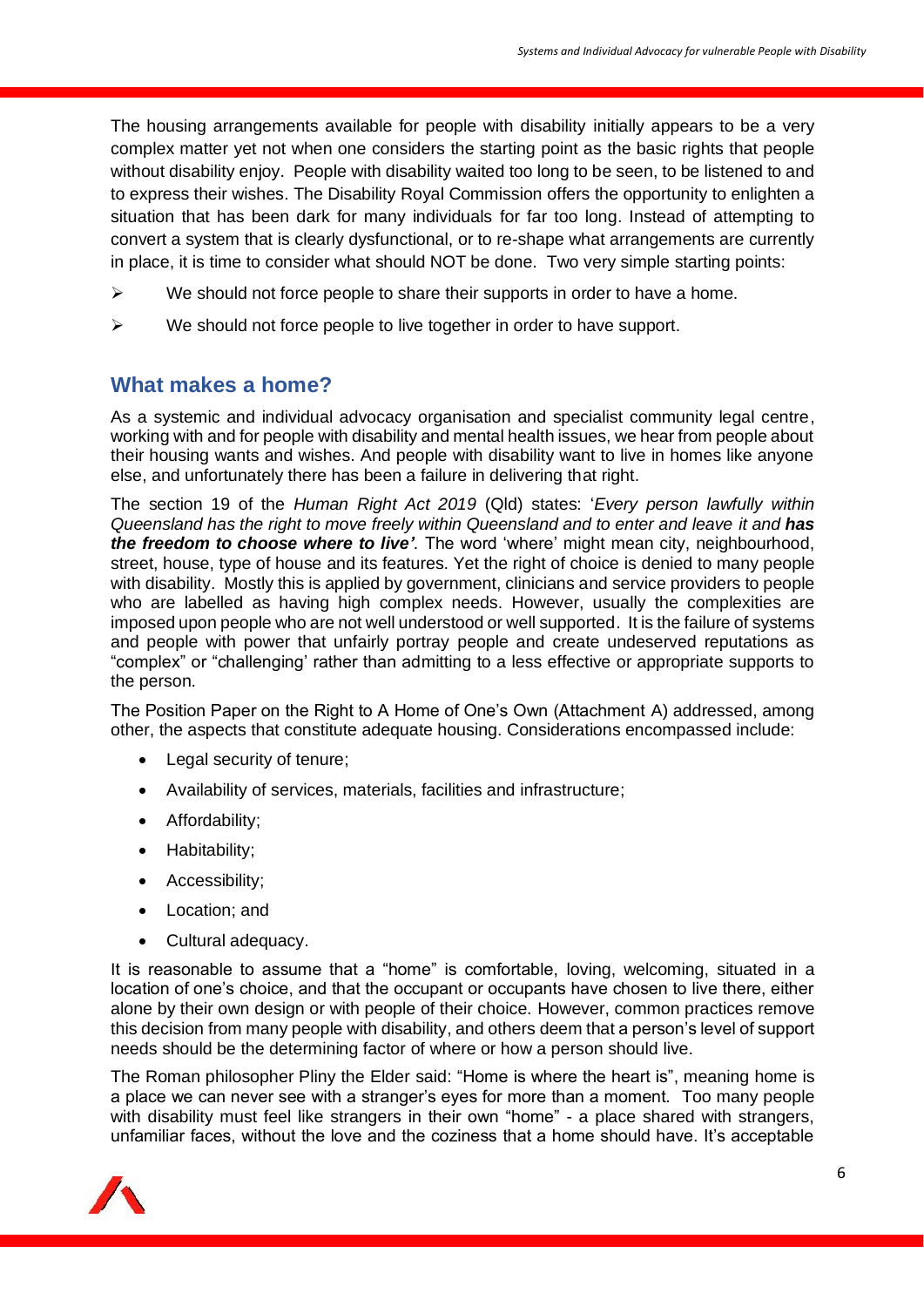that people feel displaced or like strangers when travelling, or when they need to stay for short periods of time in their relative's house, but soon enough they will be back to their so called "home". For people with disability, congregated places are not a temporary house. Living in those facilities can only offer them the unending feeling of being a stranger.

Colin Hiscoe, President of the organisation Reinforce Self Advocacy<sup>5</sup> and one of the witnesses in the Housing Public Hearing, made his point by saying: "I've been told I've got human rights. I've been told I can do this, this and this. Now, you're telling me I can't. Please explain to me. And then just sit down and explain why."

Thus, we might see there are two main reasons why people with disability, in a practical way, do not have the same rights as everyone else:

- I. Although there are conventions and acts protecting human rights, the information doesn't always get to the people that matter – people with disability, and there are limits on the enforceability of many of these rights.
- II. When information is provided to them, often there is little opportunity to exercise those rights or to have them upheld or to defend those rights without well-funded and resourced independent advocacy support.

Information regarding the human rights that people with disability are entitled to and ways that they can exercise those rights must be provided in accessible format and conveyed to the broader community to ensure that those rights are respected.

People who may have impaired decision-making capacity are more vulnerable to misrepresentation and defamation as government and protection agencies are reliant on identification by others and have little capacity to see and understand what happens on a dayto-day basis.

A person with intellectual disability may experience conceptual issues with language, reading, writing, sequencing, or practical issues such as personal care and safety or have difficulties interpreting social cues, understanding sarcasm or irony, or be suggestible and susceptible to manipulation.

People who have intellectual impairment may therefore struggle to understand that some actions constitute a breach or breaches of their rights. For example, if a person with disability who has difficulty with the concept of time, may not be able to explain the duration or repeated acts of violence that may have been perpetuated against them for a specific or prolonged period.

For too long many people have either languished in congregate care arrangements such as institutions, group homes, hostels and boarding houses, quite often far removed from their families, informal supports and natural networks. Sometimes they have merely existed while experiencing abuse, neglect, violence, fear, humiliation, degradation and other forms of violation of the human rights.

Long waiting lists for public housing, unaffordable private rentals, and a lack of appropriate individualised support has forced people to accept untenable offerings. In Queensland (North Brisbane area) there is a house that accommodates about 60 people, but the site is not suitable for many residents as it is not designed for disability accommodation (e.g. there are no hand railings). We question whether it is the choice of any resident to live in that house – there existence there is a reflection of their lack of say and lack of appropriate alternative.

A home is every person's refuge, haven and domain. To limit a person's right to choose where, how and with whom they live, based on the person's perceived support needs, seriously erodes the person's rights as an ordinary citizen. Support to live in a home of one's own, in the location

<sup>5</sup> <https://reinforce.org.au/>

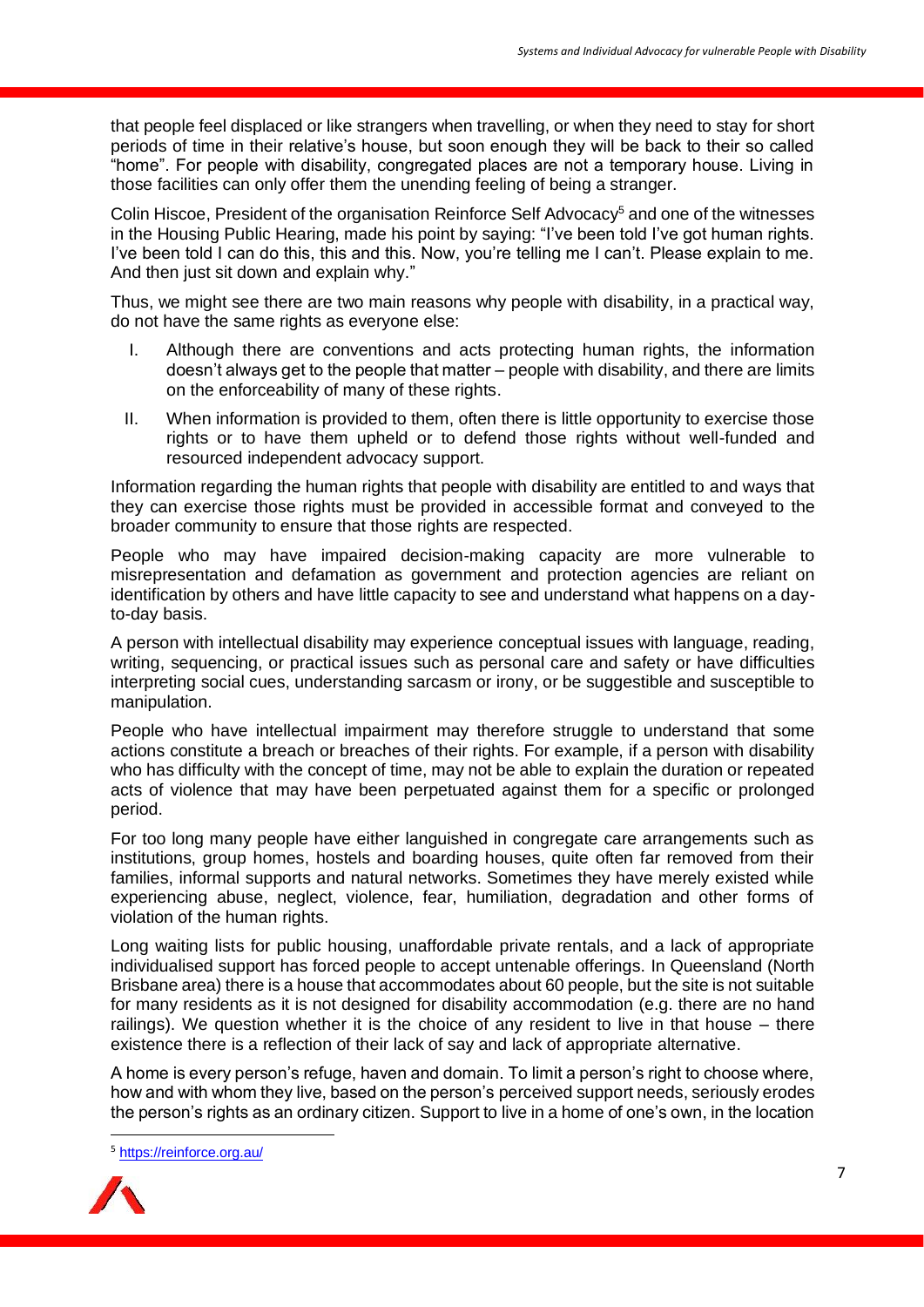of choice, with whom they wish is no extraordinary dream but has been unattainable for many individuals with disability.

In order to consider the immediate support needs of an individual it is vital that they are engaged in discussions about what they want, they have the right to exercise their freedom to choose where to live. Certainly, families and supporters should be consulted but it is long overdue that the people themselves are encouraged and supported to communicate, in whatever means, their choices about their future. This will require considerable concerted and detailed efforts to allow residents to explore opportunities and options that they may (in some cases) never have experienced in their lifetimes.

"A Home of One's Own" (Attachment A) articulates the issues confronting people with disability who are 'tertiary homeless' when residing in boarding houses, hostels and other 'packaged living' situations. The paper also provides recommendations for equitable, accessible (to all) and affordable housing.

### **What is not a Home of One's Own?**

For clarity, QAI refers to group or congregated housing as any place where the person is forced to share their care, whether this is in a large residential facility, a small group home, boarding house, hostel, Supported Independent Living (or SIL – a new term under the NDIS which we consider a misnomer as any vision of independence in SIL living arrangements has not been actualised) or cluster homes even if they live in an individual unit. The notion of shared care is what creates institutionalised responses.

At the end of the first quarter of 2019 there were 3,220 NDIS Participants living in SIL in Qld.

As outlined in the QAI submission to the Joint Standing Committee Inquiry into Supported Independent Living (Attachment G), QAI asserts that:

- SIL has become the mechanism for the proliferation of the archaic block funded group home. Rather than enabling a person to live 'independently in their home', it is in reality shared care in a congregated setting, often not of the person's choosing but instead organised, negotiated, and created by the NDIS system and the service providers.
- A dearth of truthful information about the inflexibility of SIL has reinforced the misconception that a person with high and/or complex support needs must therefore enter into a SIL arrangement.

Issues that pertain to hostels, boarding houses, cluster homes and residential facilities also apply to SIL and unfortunately the NDIS is part of the problem, promoting this as the Agency's preferred model.

## **Issues pertinent to why living in a Hostel, Boarding House, SIL arrangement or Group Home is not a Home of One's Own**

The housing issues raised by many advocacy organisations and individuals with disability have been on record for decades. In 2003 QAI offered the *Legislation and Life* report (Attachment B) with recommendations to the Queensland Government calling for the following actions:

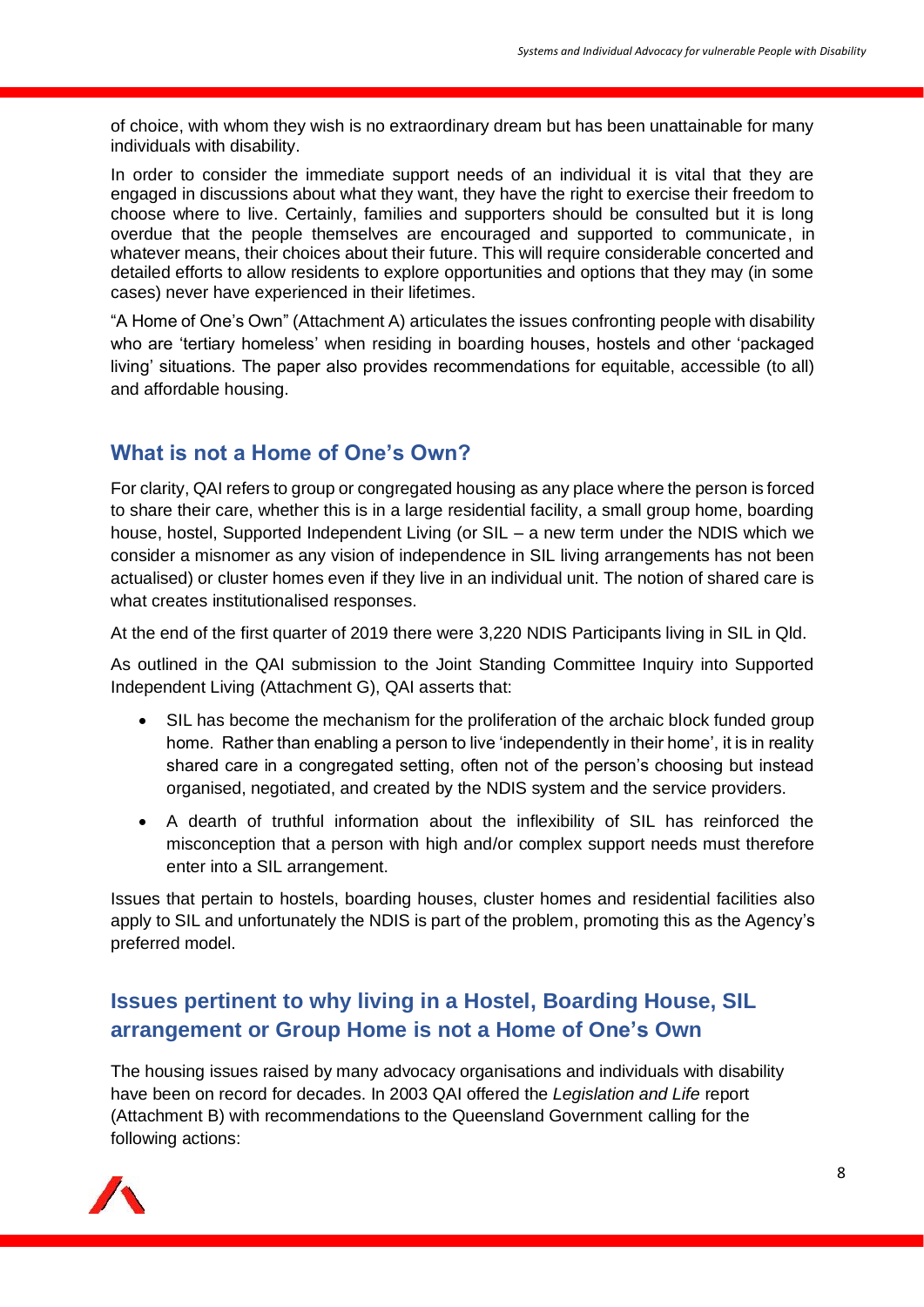- a stop to the placement and use of supported accommodation hostels and boarding houses for people with disability with complex support needs.
- identification of existing residents with disability who are inappropriately placed in private residential services.
- provision for planning to identify decent and sustainable futures for each of these individuals.
- commitment of resources, as an election promise, for alternative housing and support for at least 100 people with disability in each of the next three years.
- maintaining demographic data centrally and monitoring changes and developments in the private residential services industries; and
- regulating the industry to avoid the segregation, congregation and abuse of vulnerable Queenslanders with disability.

In the nearly two decades that have elapsed since that submission, there has been little improvement regarding the number of people with disability living in congregated houses<sup>6</sup> or the support provided to those vulnerable residents. While this current inquiry of the DRC is specific to group homes, there still exists in Queensland a proliferation of hostels, boarding houses and congregate residential settings to accommodate many people with disability – some houses have 60-80 people living together. Thus, the deinstitutionalisation that occurred in the 1970's, 80's and 90's did not extinguish the congregated living arrangements imposed upon many people with disability. If systemic changes brought following the DRC Inquiry does not prompt sweeping reform, we are committed to forever marking time and repeating the same mistakes.

In 2018, there were 4.4 million people with disability in Australia, and 4.3% were living in congregated houses (hostels, boarding houses, shared accommodation, care accommodation), which means 189,000 people with disability with complex support needs<sup>7</sup> across the country still live in congregated houses, with potentially many others, as comprehensive records are not kept.

#### **Coercion and Control**

Many of hostels are members of the Supported Accommodation Providers Association (SAPA) and since 2015 SAPA openly has been gearing-up for the NDIS. SAPA [posts the names of](http://www.sapa.org.au/ndis/)  [members who are NDIS providers](http://www.sapa.org.au/ndis/) on their website. The conflict of interest (i.e. provision of both housing and support) has always been built into the business plans of Level 2 and 3 hostels which, by definition, provide housing and supports, which is incongruent with the DSA (2006) Qld, but apparently no government department seeks to redress. This is despite the recommendations made by one of the governments' own Ministers for Disability Services to

<sup>7</sup> <https://www.abs.gov.au/AUSSTATS/abs@.nsf/Lookup/4430.0Main+Features152018?OpenDocument>



<sup>&</sup>lt;sup>6</sup> In 2003, 175.700 people with disability were living in shared accommodation (4.4% of the population back then). [https://www.abs.gov.au/AUSSTATS/abs@.nsf/allprimarymainfeatures/3319EC785921CFFCCA2577FA0011C3C8](https://www.abs.gov.au/AUSSTATS/abs@.nsf/allprimarymainfeatures/3319EC785921CFFCCA2577FA0011C3C8?opendocument) [?opendocument](https://www.abs.gov.au/AUSSTATS/abs@.nsf/allprimarymainfeatures/3319EC785921CFFCCA2577FA0011C3C8?opendocument)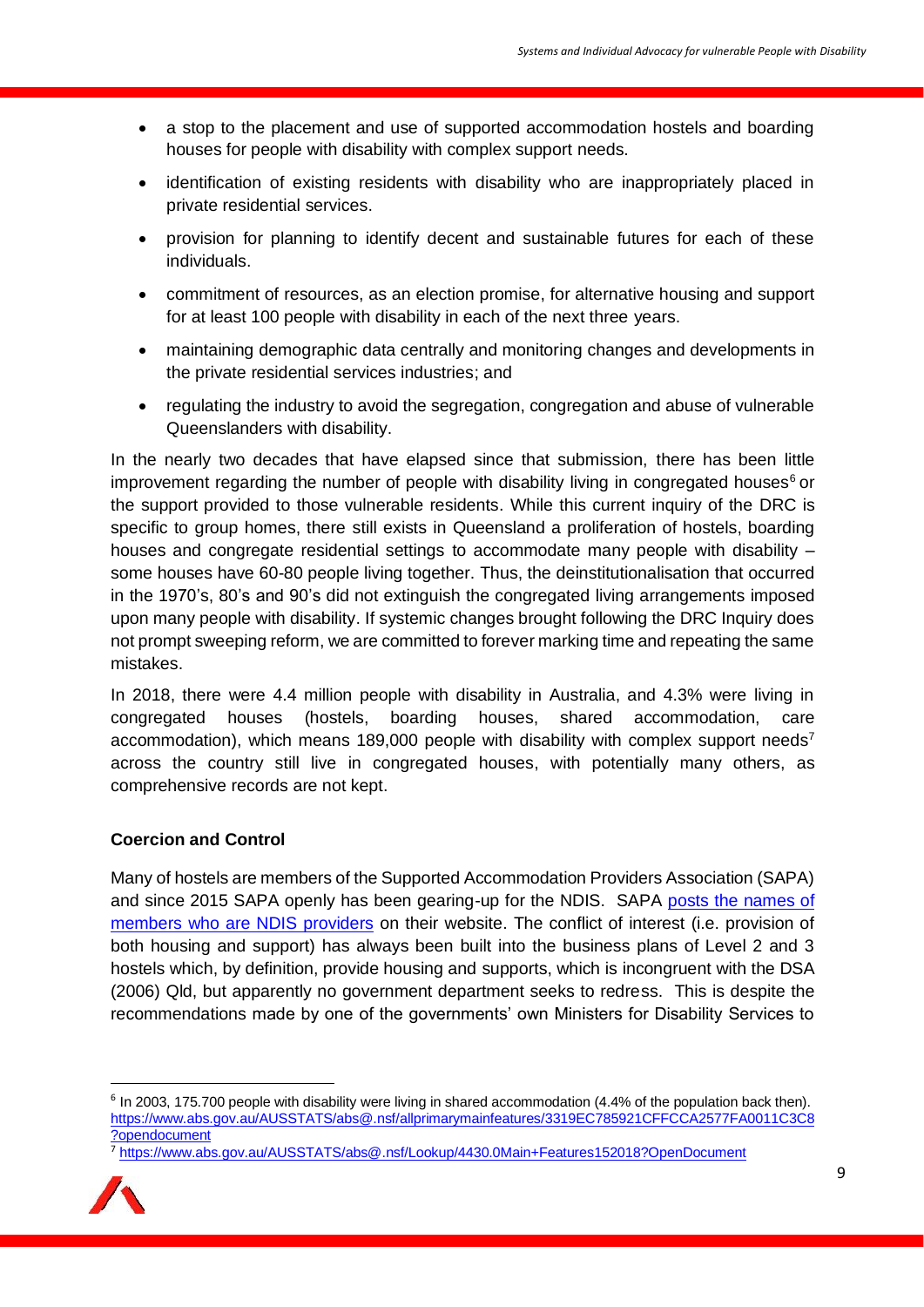cease referring individuals with complex support needs and challenging behaviour to private residential facilities for long-term placements<sup>8</sup>

A key issue is choice and control: Residents must be free to choose who they want to provide their support and services, but practices utilised in many of these premises are strategies used to exert control, and/or coercion to prevent this. Many hostel and boarding house operators consider the residents to be 'theirs'.

The following non-exhaustive list of anecdotal examples have been provided to QAI by service providers, Local Area Coordinators and some former residents who do not wish to be identified:

- ➢ A hostel provider's direct relative has become an NDIS Registered Provider of Supports (RPS) and residents wanting to go with another RPS have been threatened with eviction.
- ➢ Another hostel provider's direct relative has become a Support Coordinator for those same residents.
- ➢ Hostel providers stand over residents while negotiating NDIS support agreements.
- ➢ Providers restrict entry to residents' guests, including to independent support coordinators.
- ➢ Provider sought Guardianship order, to override disadvantageous resident decision.
- $\triangleright$  Provider yelling, abuse, coercion, threats to get compliance.
- ➢ Manager controls which activities residents do with support workers.
- $\triangleright$  One hostel owner/manager has four houses 2 are in good condition the other 2 are extremely filthy. If someone is to visit, the residents are moved to a cleaner home for the meeting. They are registered to provide Level 3 accommodation.
- ➢ Daily meals are not cooked for residents by staff, despite that this is included in the accommodation fee. Shopping is delivered to the home; the higher functioning residents cook the meals.
- ➢ Hostel Manager stated that the participant's psychiatrist does not listen to her or share what is happening with the participant. Manager wants to force the participant to see public mental health in another location as all her other residents attend this location and the clinician shares information with her.
- $\triangleright$  NDIS plans were opened by manager/owner and not given to the residents. This was common knowledge. One participant did not see her plan till a Support Coordinator arrived to speak about her plan. The resident did not even know she had an active plan but this time months had passed. This has since happened with several other

<sup>8</sup> University of New South Wales Consortium April 2005 "Review of Disability Services Queensland Referral Processes to Private Residential Facilities"

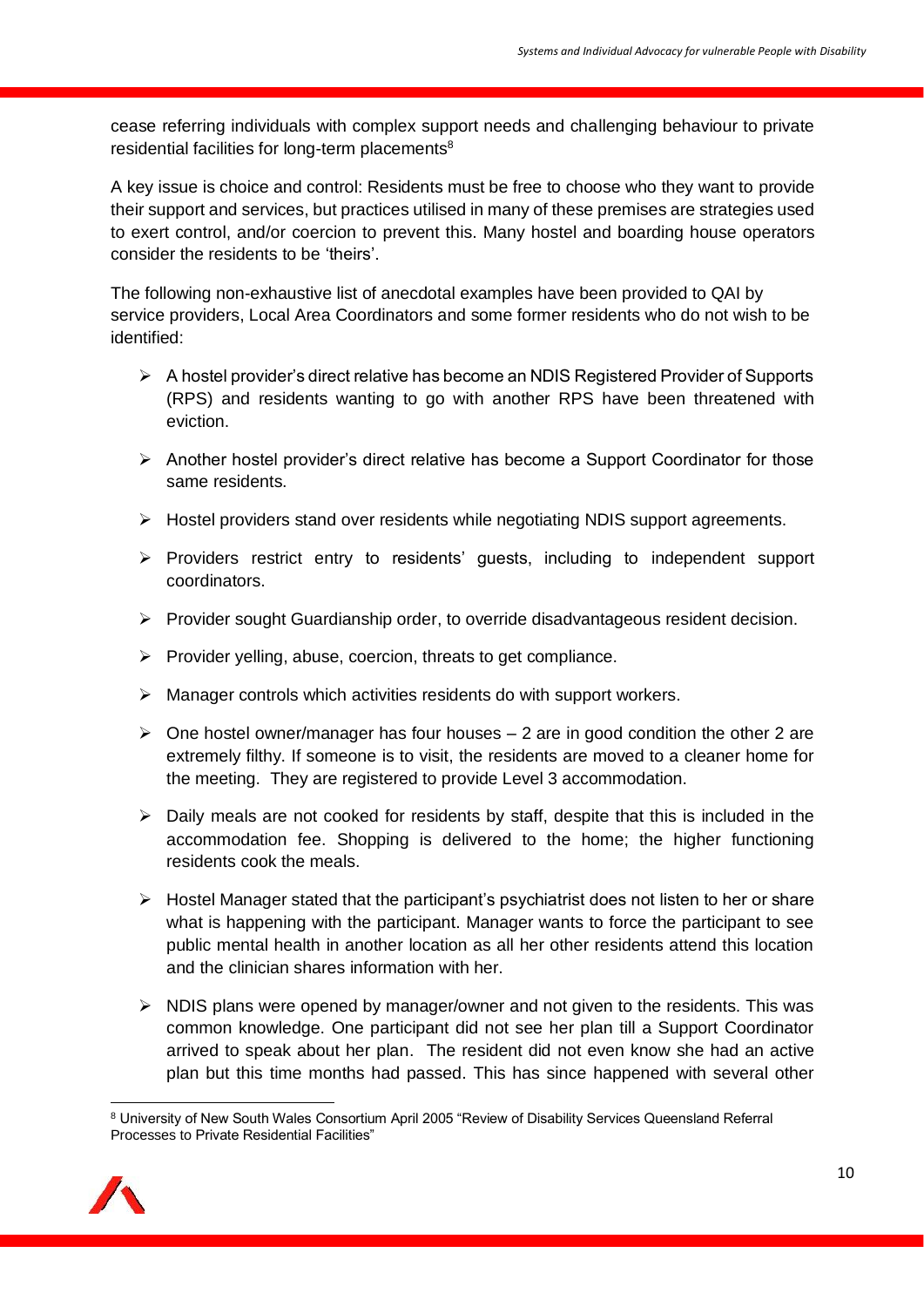residents who knew nothing of having a plan, yet hostel staff had opened the mail and uploaded the plans onto the persons' files, without the participant's knowledge or consent.

- $\triangleright$  Control of residents' own money. In one instance the Public Trustee was depositing \$80 per fortnight to a person's account but the hostel management would only allow the person to access \$2 per day and \$10 on Fridays.
- $\triangleright$  Residents are rarely able to visit their own GP, and instead a visiting GP treats all the residents, denying them choice with respect to their healthcare provision.
- ➢ One resident was on a waitlist for 6 years to have cataract surgery, but this was not followed up by the hostel owner and the resident has lost most of her vision. She then broke her right knee and left ankle when slipping over.
- $\triangleright$  The GP that visits (on an arrangement with hostel) diagnosed a resident with allergies. A concerned NGO staff took her to an external GP, and she was diagnosed with stage 4 cancer and passed away within a couple of weeks of this.

#### **Issues of raising complaints and concerns to government and statutory bodies are fraught with siloed responses**

The Community Visitor Program of the Office of the Public Guardian (**CVP**) is designed to safeguard the rights and interests of vulnerable adults, by providing external oversight. The Community Visitors can report on what they see or are told. For less serious complaints a visit report is sent to the provider with priorities to be remedied by the return visit. Community Visitors assess risks to residents of visitable sites yet can be limited in their recourse – a followup visit might be the only action, or some different issues may require more advocacy from the CVP. If an issue is urgent and is actioned on that basis, it still may take a matter of weeks before a report is tendered. If the site provider (hostel/boarding house) does not agree with the report, and more information is required for the Office of the Public Guardian to act, it may take longer. The Community Visitor has no enforcement power and can only enter and request information.

Complaints to Department of Housing and Public Works about dubious and unethical behaviour of hostel and/or boarding house operators does not constitute an infringement of their accreditation as a provider of accommodation. While complaints about hostels and boarding houses as it relates to NDIS registered support service provision may now be taken to the NDIS Quality and Safeguards Commission, there is no equivalent pathway for complaints about unregistered providers. It appears they are unfettered, unscrutinised and, while complaints may be progressed to the Queensland Human Rights Commission, complaints must be undertaken by a resident or an advocate with the consent of a resident who is without fear of reprisals or eviction.

#### **Lack of attention to health needs and appropriate health care**

People with disability often have multiple and complex health needs and a high mortality rate. Yet they also face significant barriers to accessing appropriate health care, and experience poorer quality of health due to poverty and social exclusion. This alone provides compelling

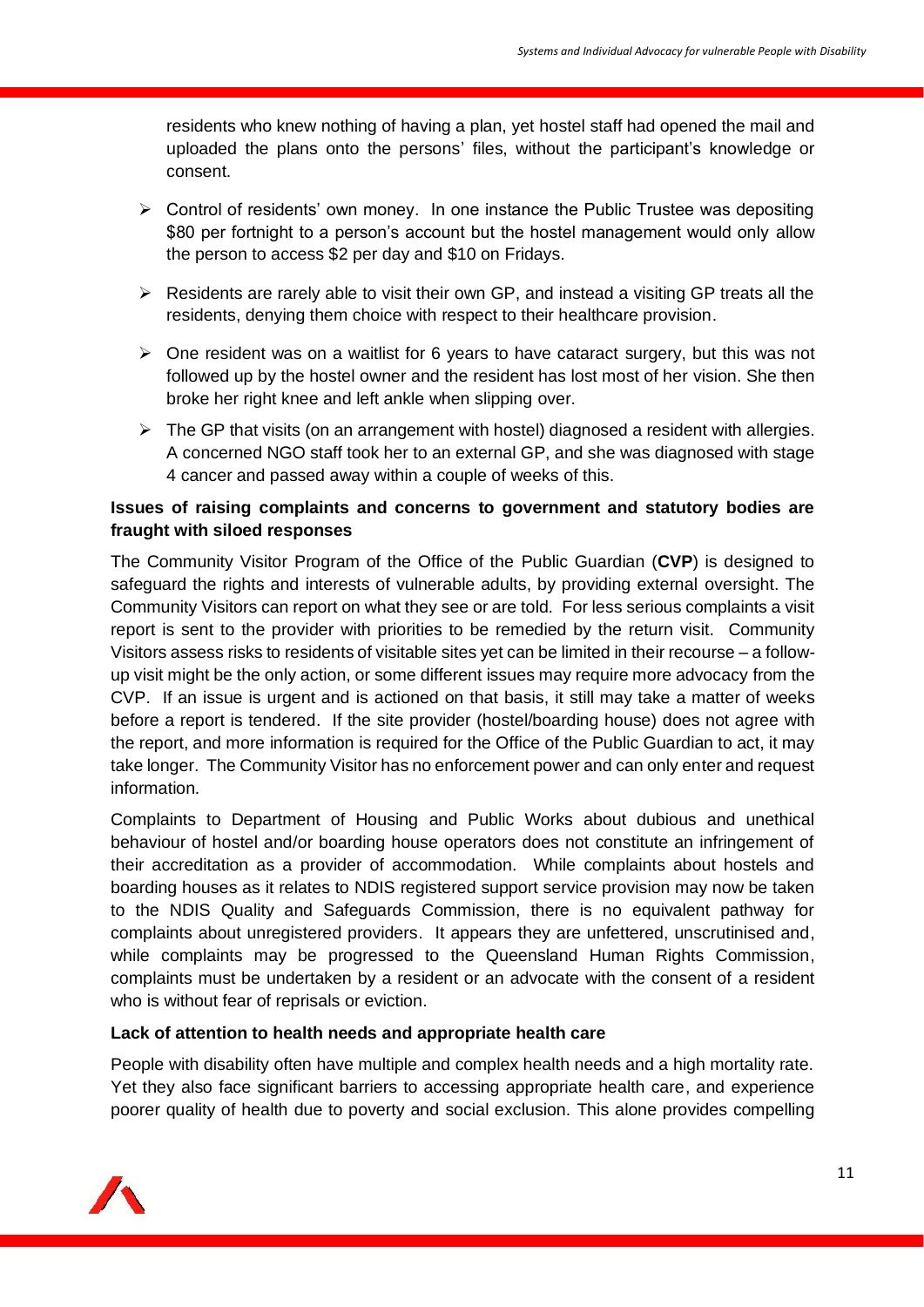reasons for the provision of individualised funding, proper support according to their particular needs and equitable choices for social housing.

In 2016, the Queensland Public Advocate published a report<sup>9</sup> with details about 73 cases of people who died in care between 2009-2014 (Attachment C). The results of the study were shocking. The median age at death for males was 53 years, which is approximately 25 years less than the median age of death for the general population. The median age for women was 49 years, which was approximately 36 years less than the general population. And the most astonishing conclusion: **67% of the deaths were potentially avoidable**.

The related Deaths in Care - Expert Review panel report for the Coroners Court of Queensland is provided for the DRC (Attachment D). This horrific reality is not exclusive to this state but duplicated in different states across the country. A witness at the Housing Public Hearing, the Victorian Disability Service Commissioner, Mr Arthur Rogers, offered testimony of an investigation in 2017 and findings of potentially avoidable deaths of people with disability and the failure to manage some key risks. In the reports and coronial findings to which we refer here, people with cognitive disabilities have a significantly lower life expectancy because their health needs are poorly monitored, or not at all. Many people in congregate supported accommodation do not get adequate attention paid to their health needs because their service providers, many of whom operate on a for-profit basis, do not run their businesses with appropriate checks and balances or with a positive health model.

Level three accredited hostels, for example, provide accommodation and personal services including distribution of medication to clients who typically require some level of supports. Often, the residents have complex medical, psychiatric, and social conditions which place them at a disadvantage. The hostels typically provide facilities that can only be described as modest.

Few operate with an appropriate ratio of residents to staff, or an appropriate level of training of staff and procedures. Many do not properly document the medication they distribute to residents, and to our knowledge, none is audited independently to ensure medication is dispensed in correct dosages or at the correct frequencies.

One of the primary reasons that we know what we do about these hostels in Queensland is that the mandatory reporting of deaths occurring in level three accredited hostels was introduced by amendments to the Coroners Act 2003 (Qld). These reports have shone a light on the lives and deaths of people who lived in what can only be described as Dickensian conditions - but in a first world country.

QAI is aware of one large hostel where the health care in 2009 was provided by the registered owner of the building. The local GP owned the accommodation, managed the upkeep of the lodge, provided the primary health care, and, when residents died, issued their death certificates - a clear conflict of interest. You can read about these arrangements in the Queensland Coroner's report on the death, from heat exposure, of Mr Leon Streader, one of the residents<sup>10</sup>.

<sup>10</sup> Office Of The State Coroner: Findings of Inquest into the death of Leon Streader. Coroner's Court Brisbane FILE NO(s): COR 573/04(3) [https://www.courts.qld.gov.au/\\_\\_data/assets/pdf\\_file/0004/86782/cif-streader-l-20091001.pdf](https://www.courts.qld.gov.au/__data/assets/pdf_file/0004/86782/cif-streader-l-20091001.pdf)



<sup>9</sup> [https://www.justice.qld.gov.au/\\_\\_data/assets/pdf\\_file/0008/460088/final-systemic-advocacy-report-deaths-in-care-of](https://www.justice.qld.gov.au/__data/assets/pdf_file/0008/460088/final-systemic-advocacy-report-deaths-in-care-of-people-with-disability-in-Queensland-February-2016.pdf)[people-with-disability-in-Queensland-February-2016.pdf](https://www.justice.qld.gov.au/__data/assets/pdf_file/0008/460088/final-systemic-advocacy-report-deaths-in-care-of-people-with-disability-in-Queensland-February-2016.pdf)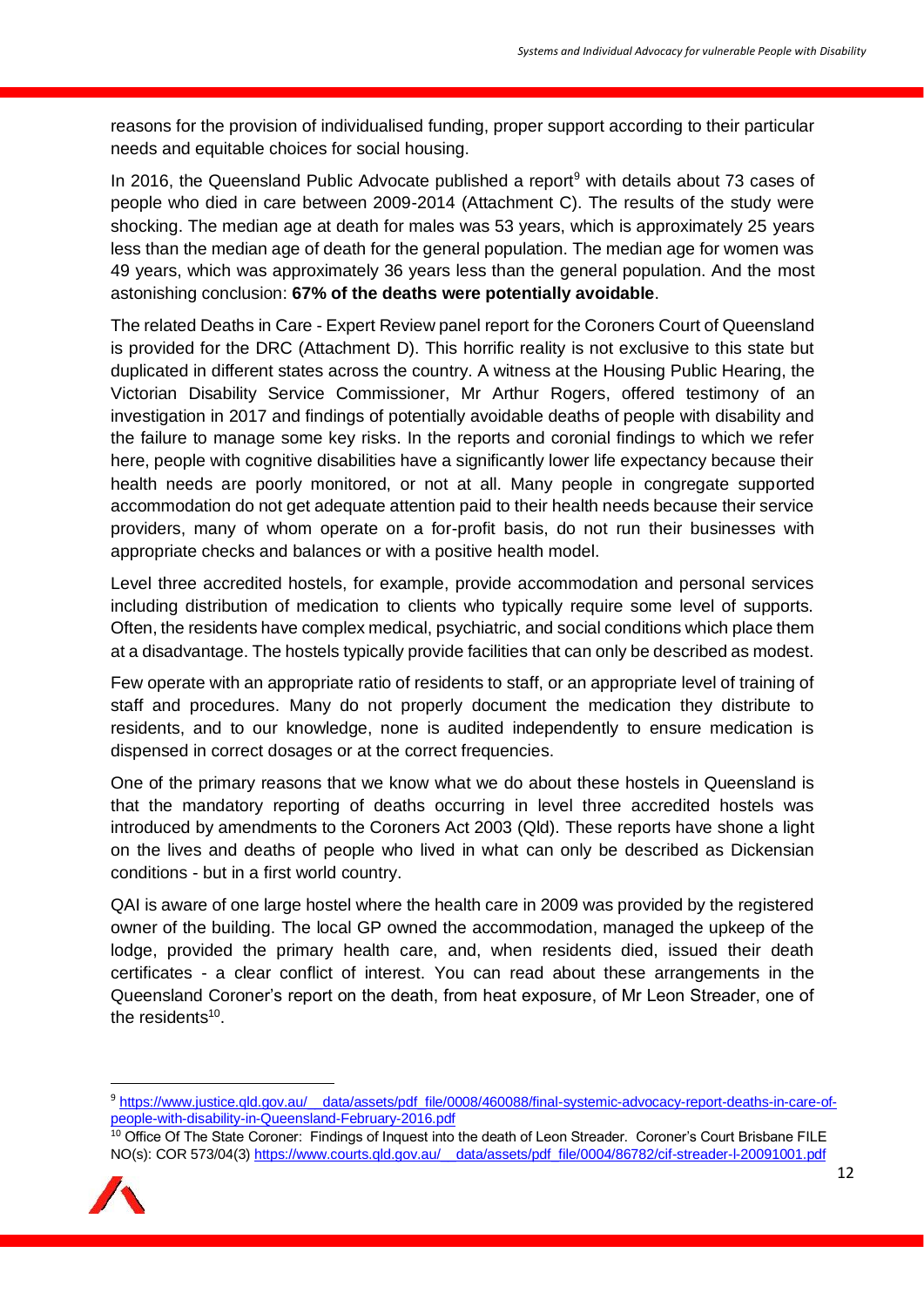Recently, the case of Ann-Marie Smith's death came to light in Adelaide  $-$  SA<sup>11</sup>. Ann-Marie had an NDIS plan and was living in the community. She died as a result of the most heinous neglect. The case shows a "distressing and disturbing picture" that not only Ann-Marie has suffered, but many Australians still experience every day. Three lives lost to appalling neglect and shocking treatment in three weeks. All preventable.

The callous disregard shown in such instances is a terrible reflection of how people with disability are viewed by government, by service providers, and/or by individual support workers. A commonality for people who live in congregated housing is the lack of value for the person and the lack of care, training, and 'right relationship' between the person providing support and the person with disability. Unless people with disability have control over their lives, their supports and where and with whom they live, our society will continue to inflict the same pain, abuses and horrors upon vulnerable people, while the community, now inured to such stories, is complicit and idle.

#### **Restrictive Practices**

QAI will offer a separate submission to the DRC given the recent publication of the relevant Issues Paper. However, it would be remiss not to point out in this context that the use of Restrictive Practices (RP) most frequently appears to be utilised by paid service providers in places where people with disability are forced to co-habit with other people with disability. The numbers of unauthorised uses of RP has been reported in the NDIS Quality and Safeguards Commission (Q & S C) Annual Report. It must be remembered that the following statistics apply to only two states – New South Wales and South Australia where the Commission operated for its first year.

The Q & S C received 4,537 notifications of reportable incidents, including 1,618 notifications of unauthorised use of RPs ('other' reportable incidents). 353 were deaths, 641 were known serious injury (including accidents) and 1,925 were alleged abuse and neglect (physical and other). Of the 1,925 alleged abuse and neglect (physical and other) reportable incidents, 9% were alleged sexual misconduct, 28% were allegations of unlawful physical/sexual contact and 63% were alleged abuse and neglect.

Only 47 per cent of 1,422 complaints received by the Q & S C were handled within six weeks of lodgment and a further 50 per cent were handled within six months. Others took more than 6 months. The report does not indicate whether those complaints were resolved – just handled.

QAI's recently offered a submission to the DRC's Emergency Planning and Response Inquiry. Our organisation is opposed to the use of RPs as they currently exist. It is an appalling state of affairs when the Commission established under a scheme meant to provide 'choice and control' for people with disability does not ensure quality, does not safeguard, and the participants have little control. We direct your attention to [the Fact sheet: Coronavirus \(COVID-](https://www.ndiscommission.gov.au/document/1991)19) – [Behaviour support and restrictive practices, publ](https://www.ndiscommission.gov.au/document/1991)ished by the NDIS Q&S Commission and intended to guide NDIS Service Providers on supporting people with restrictions on community movement in force due to COVID19.

<sup>11</sup> [https://www.abc.net.au/radionational/programs/breakfast/horrific-death-of-adelaide-woman-in-care-not-unique:-steele](https://www.abc.net.au/radionational/programs/breakfast/horrific-death-of-adelaide-woman-in-care-not-unique:-steele-john/12262476)[john/12262476](https://www.abc.net.au/radionational/programs/breakfast/horrific-death-of-adelaide-woman-in-care-not-unique:-steele-john/12262476)

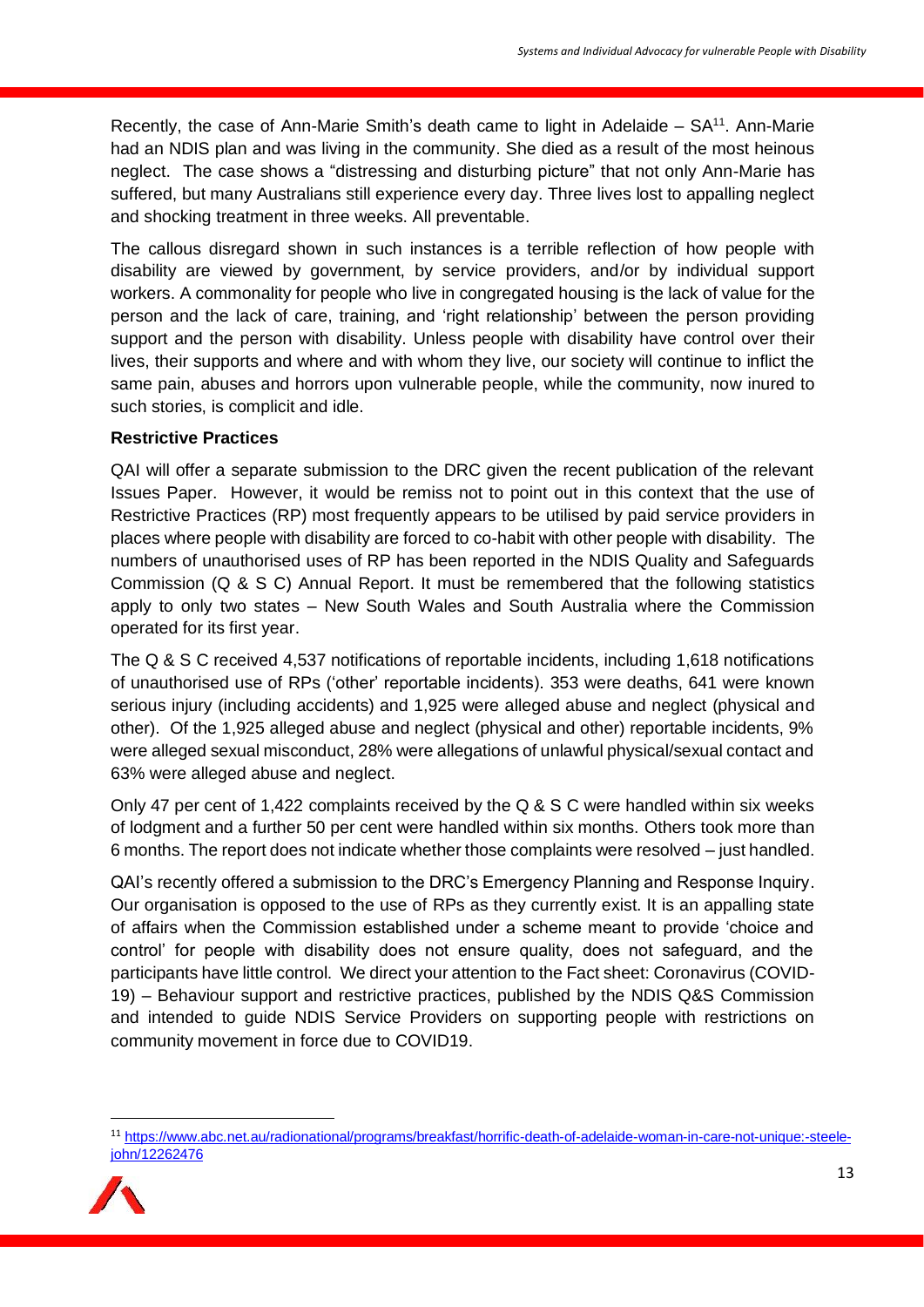Congregate and shared care living arrangements are often the source of many sanctioned and unauthorised applications of RPs. They are also the places where instances of abuse, sexual violence, assault and discrimination occur. It is not unreasonable to expect that a Commission (costing tax payers over \$16 million per annum) would be proactive in monitoring and reducing the uses of cruel inhuman and degrading treatment and would exercise its authority to proactively safeguard people with disability (as its core function) by discerning with due diligence the registration and approval for providers of service.

#### **Improperly trained and unskilled workforce in thin markets**

One of the many reasons why the current system continues to fail people with disability was presented during the Housing Public Hearing. It is presumed that the casualisation of the workforce, with the resulting lack of appropriate training of staff, is a key problem. This is a complex and contentious issue.

Some workers seeking employment with a disability support service are required to hold a Certificate 111 or IV in Disability. Some courses are available in online formats<sup>12</sup>. A requirement of the course is to fulfil a work placement, but this is completely inadequate and inappropriate to properly understand the role or to be prepared for it. It is far more appropriate for workers to take their direction and training from the person they are to support or from their closest supporters (family or care givers).This may be provided along with competent and appropriate supervisory support (buddy shifts).

Many people with disability and their families find that the courses offered to qualify support workers are not directed at the most important factors. The courses available do not convey any attention to Human Rights or to the CRPD. Human Rights training should be mandatory and accompanied by suitable components such as trauma-informed practice, vulnerability and conscious and conscious actions that lead to forms of coercion, control, discrimination, neglect and abuse.

Service providers recruit and train their support staff according to the needs of the organisation. The focus on having Certificate III or IV qualifications is about understanding some basic principles and various workplace expectations. While casual staff often appear to have fewer qualifications and or experience, many university students studying allied health professions, social work and or social justice areas often have more respect and understanding about their roles and relationship with the people they are hired to support. It is, however, inevitable that graduates will progress to their chosen field and while their absence creates a void, no doubt their experiences as disability support workers enhance their professional knowledge in their future endeavours.

As noted in QAI's submission to the Department of Social Services Thin Markets Project (Attachment E) there are many factors impacting on the workforce and the scarcity of quality support workers is central to this. People with disability and their families cannot recruit and retain loyal support staff willing to be hired as employees. A vast number of workers are sole traders – many completely new to the sector lured by the promise of flexible working hours and high charge-out rates (many workers charge and encourage others to charge the maximum rates prescribed by the NDIS Price Guide). Disability support service providers are constantly

<sup>12</sup> <https://training.gov.au/Training/Details/CHC43115>

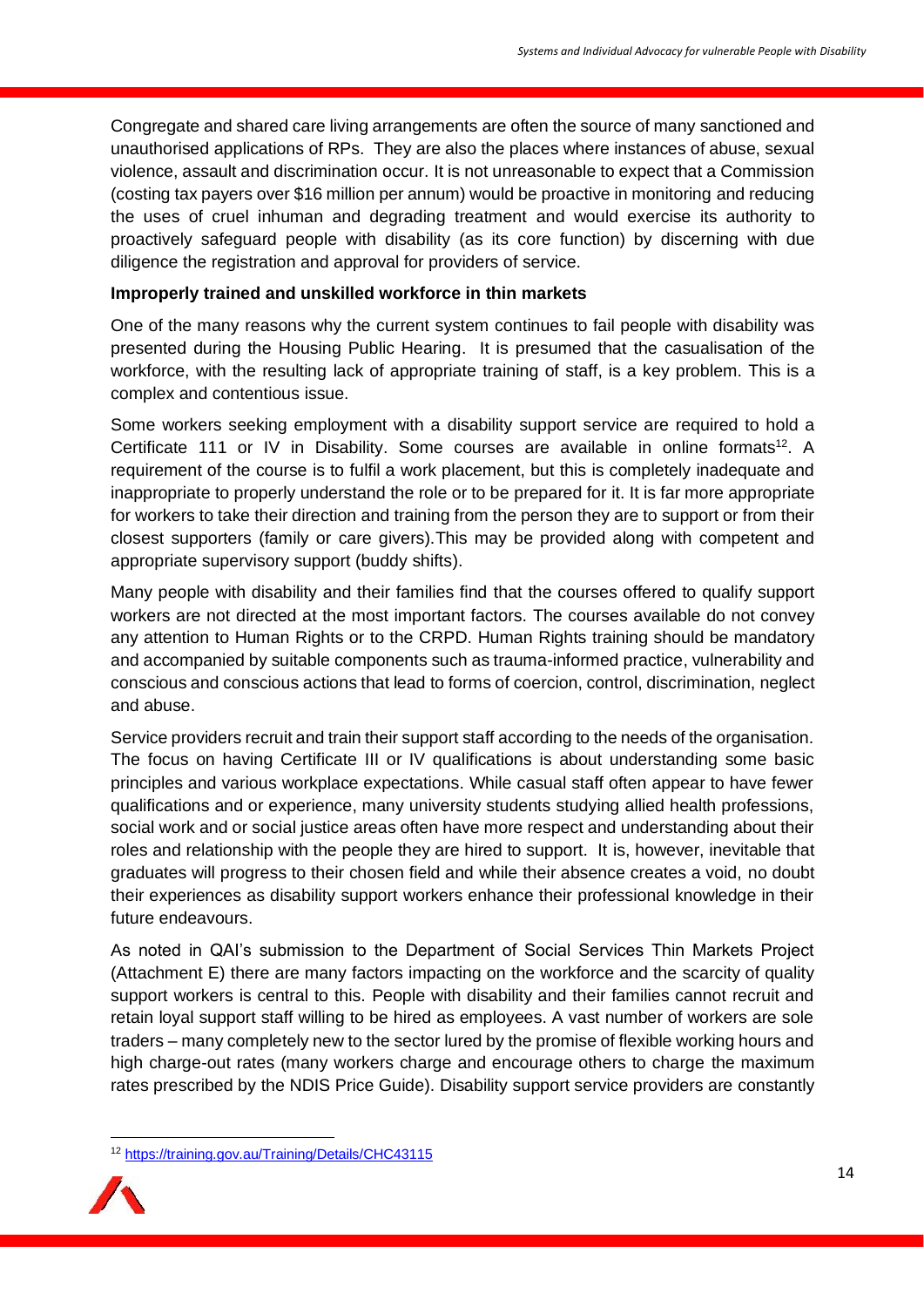seeking staff who may be underpaid considering the importance of their roles, with the result that many leave to set up their own businesses or operate as contracted sole traders.

For self-managing Participants in the Scheme there is little recourse but for them to pay overinflated prices given the paucity of skilled support workers. Not only does this impact on the viability of Participants' funding in their NDIS Plan, but also drives up the cost of the Scheme.

With the combination of a thin market, the transience of sole trading support workers, and the reallocation of staff by providers to cope with minimal staff numbers, the quality and consistency of support to vulnerable people with disability is severely compromised. It is a natural consequence then that workers do not understand or know the people for whom they provide support, creating unhealthy and disrespectful relationships amidst power imbalances, and causing a lack of trust and an escalation of fear for the person with disability.

Since the implementation of the NDIS in 2016 the number of people accessing funded disability supports increased, which has represented a significant life improvement for many Queenslanders who require support. Yet many people with disability struggle to receive funding related to living arrangements.

Every person with disability with significant complexities in their lives, and who requires a high level of quality support should have a NDIS plan adequately funded for housing and living arrangements of their choosing. While this has not yet been tested, it is anticipated that the initial investment would offset the high costs incurred by the Department of Health every year created by having people with disability admitted and readmitted to hospitals ; the costs for the Department of Justice resulting from the incarceration of people with disability; the costs of funding advocates, organisations and many other mainstream services that are in the front line of responding to all types of marginalisation, segregation, neglect, abuse and violence. This is in addition to the incalculable cost of human lives and fractured families, for to attribute any amount would add further insult and cheapen the cost of human life.

QAI's Submission to the Joint Standing Committee on the NDIS Workforce Inquiry (Attachment F), provides recommendations regarding the interagency relationships that must have holistic and integrated approaches to upskill their workforce in order to support people with disability. People who require supports and services from cross government agencies are inadequately understood and are often unsupported in health and aged care sectors.

Recently, the story of David Harris who died from neglect was reported by the media. He had purportedly "stopped answering phone calls and, it appears, his provider had not bothered to find out why  $-$  he was dead." $^{13}$ 

Congregate life and shared support do not engender opportunities to build capacity in people with disability. They are not encouraged to have goals or to look forward to having their own independent lives, with jobs and a family, thereby increasing dependency on an overloaded system, maintaining the misconception that people with disability rely on supports for every aspect of their whole of life. This can be mitigated with tailored support.

Section 28 of the *Disability Service Act 2006* (Qld) requires that 'Services should be designed and implemented to ensure that no single service provider exercises control over all or most

<sup>13</sup> <https://www.crikey.com.au/2020/05/22/health-system-mental-illness-david-harris/>

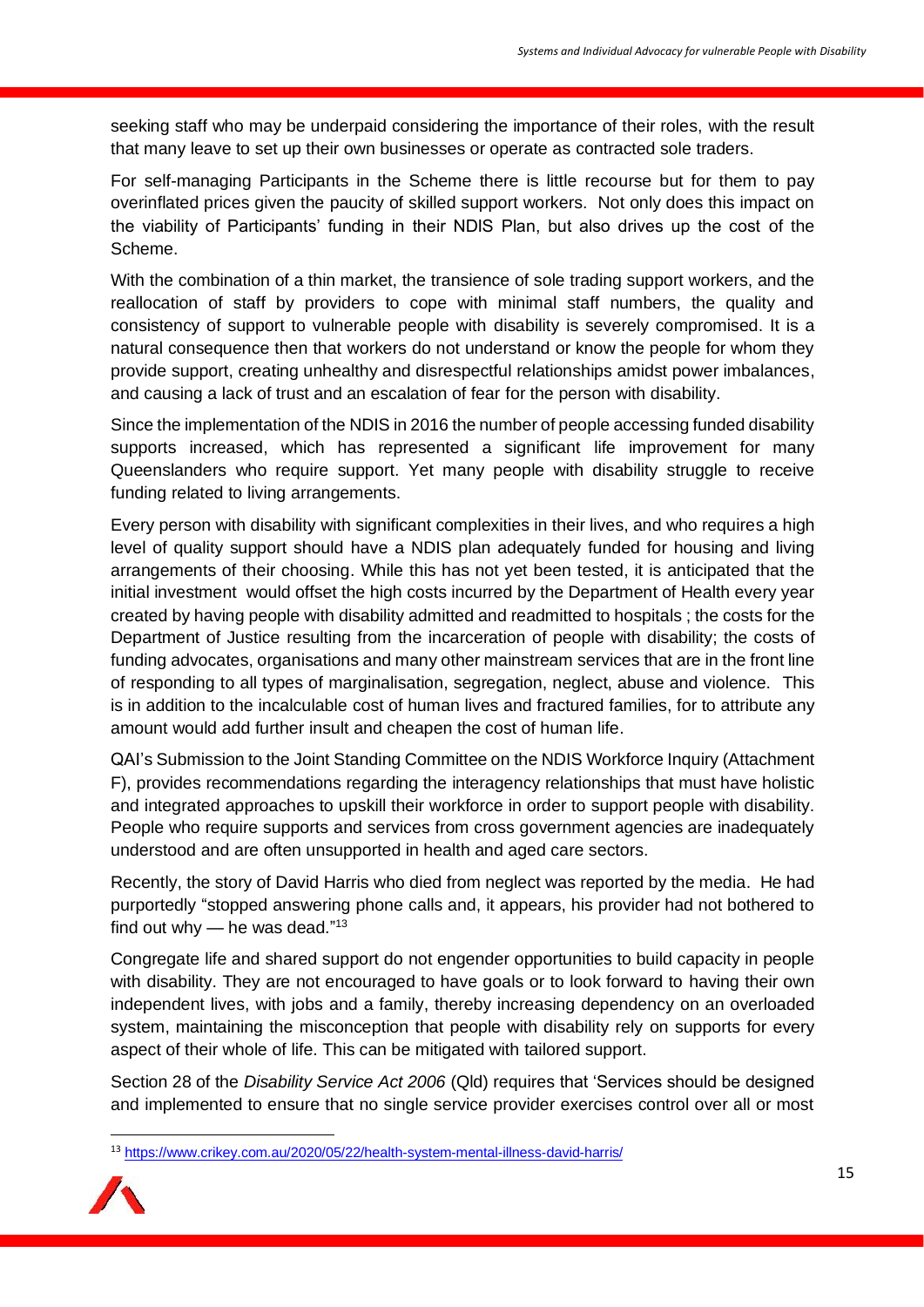aspects of the life of a person with a disability'. Yet many businesses are providing care and housing to groups of people, homogenising their delivery of supports and failing to deliver a tailored service that provides tools for people to build their trust, independence, and selfconfidence. It is a poor model, yet one that is associated with significant profit. A number of hostels that accommodate people with disability in Queensland have a General Practitioner as their manager and/or owner, thus the same person controls the rules of the house, the health management, their leisure and choices, etc. It is a totalitarian method of control.

Last, but not least, the personal costs are most obvious and are often reflected not only in the lives of people with disability, but also in the lives of their families and others close to them. The emotional, physical, sexual and financial abuse lead to high losses – dislocation from family, friends and ordinary life, the loss of relationships, the loss of opportunities, the loss of skills, and the loss of personal control, with the resultant helplessness and hopelessness of living a wasted, routine existence and a life apart. In some extremely bad situations this can, and does, as we have seen, result in loss of life.

While the reality doesn't change and vulnerable people continue to live (and die) in congregated places, where they need to share their space, their food, their leisure time, their care and their toiletries, it is essential that immediate actions are taken in order to deliver an adequate and standard of living, including adequate food, clothing, and housing. Now, with the advent of the *Human Rights Act 2019* (Qld), all parties must continue to strive for the improvement of living conditions and take appropriate steps to safeguard and promote the realisation of the fundamental human rights of all Queenslanders without discrimination on the basis of disability.

## **The absence of good practices in congregated houses**

As explored before, there are many key issues that surround not only group homes, but any other type of clustered or congregated houses, that are primarily populated so people must pool their funds, resources and share their care. It is not possible for this model - large or small, with many people or only a few - to be an exemplar of good practice. This is not equitable to where people choose to live together as family, friends, or even housemates sharing the rent as young single Australians will often do. If and when a person chooses to live in shared accommodation it is only equitable if the person chooses where, how and with whom they live; the daily routine of the resident is according to his/her choice; their supports and services are chosen by him/her; the physical arrangements (wall colours, carpet type, bed style, etc) are all according to his/her choice. However, there is no such model within group, supported accommodation, cluster homes, SIL or any other and therefore, no model of good practice.

The housing system crisis is no excuse to continue to impose a failed model that was already rejected in the Convention on the Rights of Persons with Disability. Article 19 clearly states:

*States Parties to the present Convention recognize the equal right of all persons with disabilities to live in the community, with choices equal to others, and shall take effective and appropriate measures to facilitate full enjoyment by persons with disabilities of this right and their full inclusion and participation in the community, including by ensuring that:* 

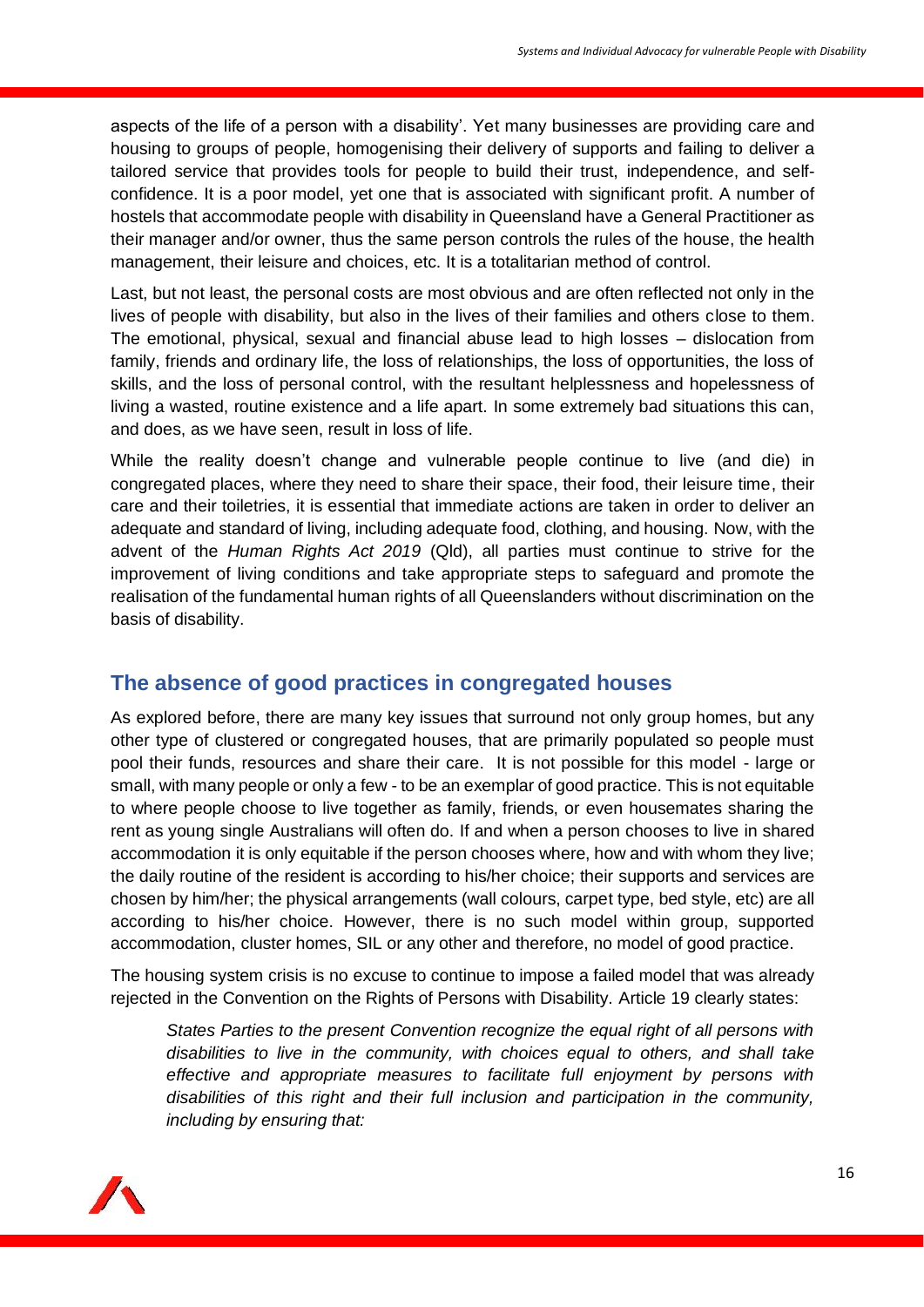*(a) Persons with disabilities have the opportunity to choose their place of residence and where and with whom they live on an equal basis with others and are not obliged to live in a particular living arrangement.*

Searching for isolated areas of good practice is like giving crumbs to people, and people with disability with high complex needs had enough of small favours, little choice, social crumbs. To quote the well-known proverb, there is small choice in rotten apples. The Policy Manager for the Summer Foundation, Dr Taleporos, one of the witnesses that gave evidence at the Housing Public Hearing, made clear in his final statement that is not satisfactory to omit information, rights and choices from people with disability:

*I am up here speaking now. There's a lot of people who can't speak but we want access to advocacy, independent advocacy, well-funded independent advocacy for people who can't speak for themselves. We need that principle of choice and control that's in the NDIS Act. It's in the Act. It's written there. But it needs to be upheld. We need Article 19 of the UNCRPD recognised, upheld. I can't stress the importance of the right to choose where you live, who you live with and how you are supported. We must also take action to free people who are captive of providers. Even though we have the NDIS we have providers who effectively provide everything for that person.*

*They don't tell them about their options, and that fact with that provider. And that's not okay. All of these things are critical so that people with disabilities can understand their rights, advocate their rights, take action where their rights are abused, so we can all have a good life in the community. And that is what will address abuse and neglect: people having the ability to speak up, understand their rights, and have providers that respect us.*

Searching for redemption in cases where crisis occurs in a service would communicate to people with disability that the system will once again turn away from what has been echoes for decades by people with disability and their families. There is no redemption for what transpired in Yooralla (or indeed so many institutions, group homes, boarding houses and hostels). The incidents and sexual crimes were exposed by the Victorian Court in 2013, yet the CEO of Yooralla showed the unpreparedness of the institution towards the residents who were the victims of such crimes. There was no support for any of the survivors to have legal advice regarding eventual criminal compensation; there was inequity between the survivors while some had compensation and others had not; one of the victims was maintained in the same room where the abuse took place and was only removed because there was 'a series of refurbishments' occurring.

The statement from Dr Sherene Devanesen, the CEO of Yooralla, is indicative of wrap around supports and services provided to their 'customers', many of whom would eat, sleep, work, rest and play under the same roof with the same co-tenants, day in and day out, often with the same support workers. Dr Devanesen's account of the vast array of services to thousands of people with disability and the respective numbers of support staff, service manager, group managers, senior managers, executive directors, etc. clearly demonstrated how far removed the management of Yooralla was from personal connection with 'customers' of that service, and undoubtedly the care and support provided to them by their own staff.

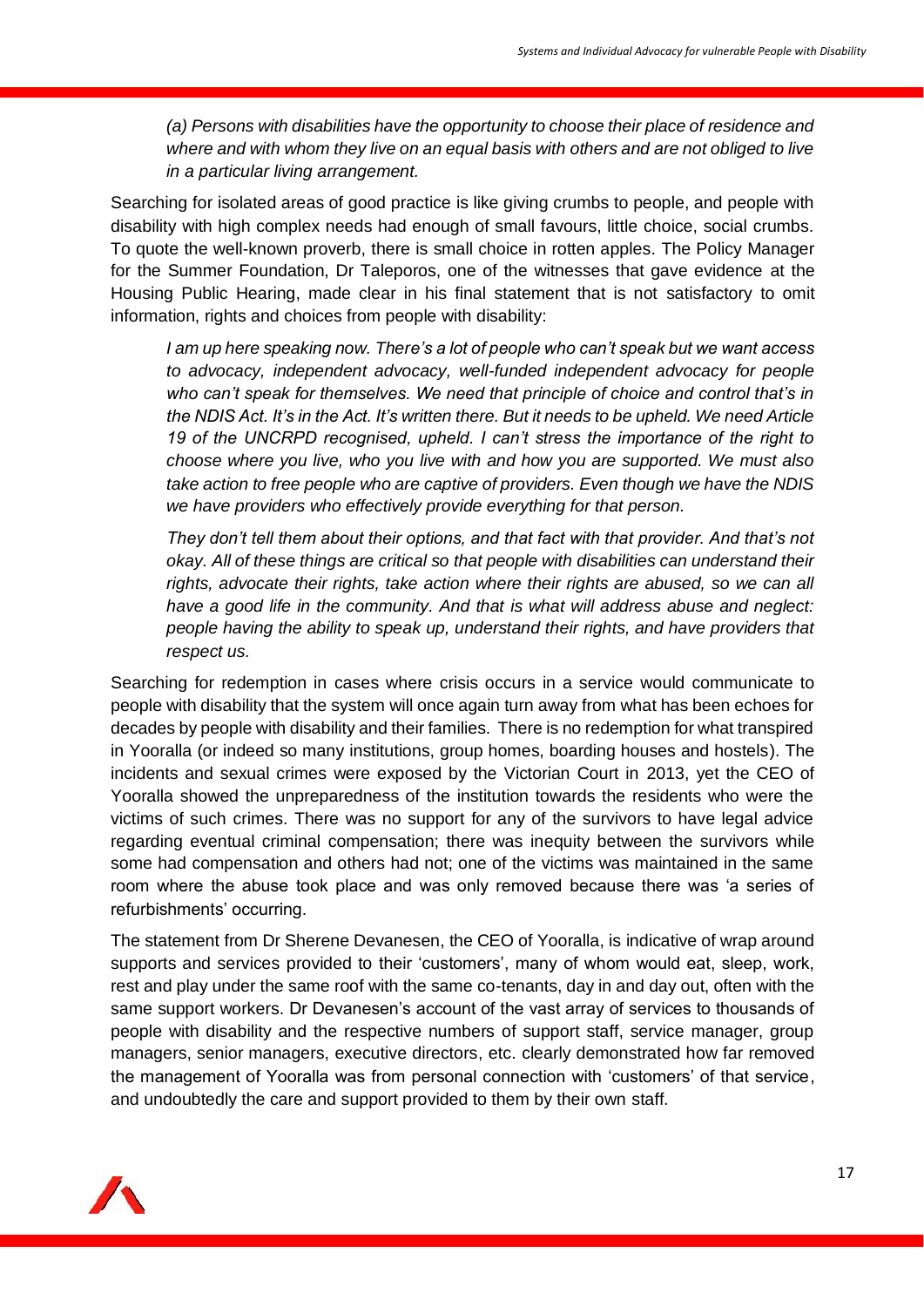All the qualifications and expertise of the executive directors responsible for everything from recreation and employment to behaviour support and allied health did not safeguard or protect or adequately care for their 'customers'. The structure of the Board with its various subcommittees had nothing in place to review day-to-day affairs of the residents in the group or congregate settings…just the entire Board.

The transcript of Dr Devanesen's testimony describes the process that residents of the group homes engage with Committees – it appears that the YCPAC is the only opportunity but there is no representative on that Committee. In fact, the method of feeding back to that committee is via meetings within the group homes with families and workers. It is clear that many residents are not widely informed about other opportunities outside of congregate lifestyles and few have experience of anything other than congregation.

The highly professional and skilled CEO of that organisation did not offer survivors of criminal sexual assault any support to attend police, seek legal support and or compensation, obtain trauma counselling or even offer an apology. That Dr Devanesen did not perceive any conflict of interest in meeting with a survivor in the place where the abuse took place to discuss how the person might appear as a witness at the DRC, belies her perceived professionalism, skills and suitability for her role.

If the survivors of crimes reported in the media, and discussed as examples at the Housing Public Hearing, still did not receive independent supports and services after such exposure, we can only imagine the trauma and harm occasioned upon anonymous people in every and each group home across Australia.

QAI acknowledges the valuable work of some services providers that seek to bring about positive change to support self-determination for every person with a disability supported to live in a home how, where and with whom they choose, and that is culturally appropriate, accessible and secure.

## **Concerns regarding the Covid-19 pandemic**

The wellbeing of people with disability living within closed residential facilities becomes a greater concern during situations of crises – like the current Covid-19 pandemic. QAI understands that measures to "lockdown" some facilities and/or restrict access to them may be necessary in certain circumstances to reduce the risk and spread of infection. However, such measures may also have the unintended consequence of reduction of formal oversight mechanisms and informal oversight provided by family, friends, supporters, and advocates. With the decrease of oversight comes an increase in the risk of violence, abuse, neglect, and exploitation that have already been experienced for many of those segregated in such living arrangements.

There are reports from Community Visitors regarding the way that residents have treated by hostel owners and/or managers since restrictions government rules and restrictions were introduced. Some houses have unnecessarily banned visitors, support services and advocates, and restricted movement of residents from exiting the building or grounds. This is in direct discord to the statement by the Prime Minister Scott Morrison: <sup>14</sup> *"But more broadly,* 

<sup>14</sup> <https://www.abc.net.au/news/2020-04-24/coronavirus-aged-care-facilities-urged-to-follow-visitor-rules/12181408>

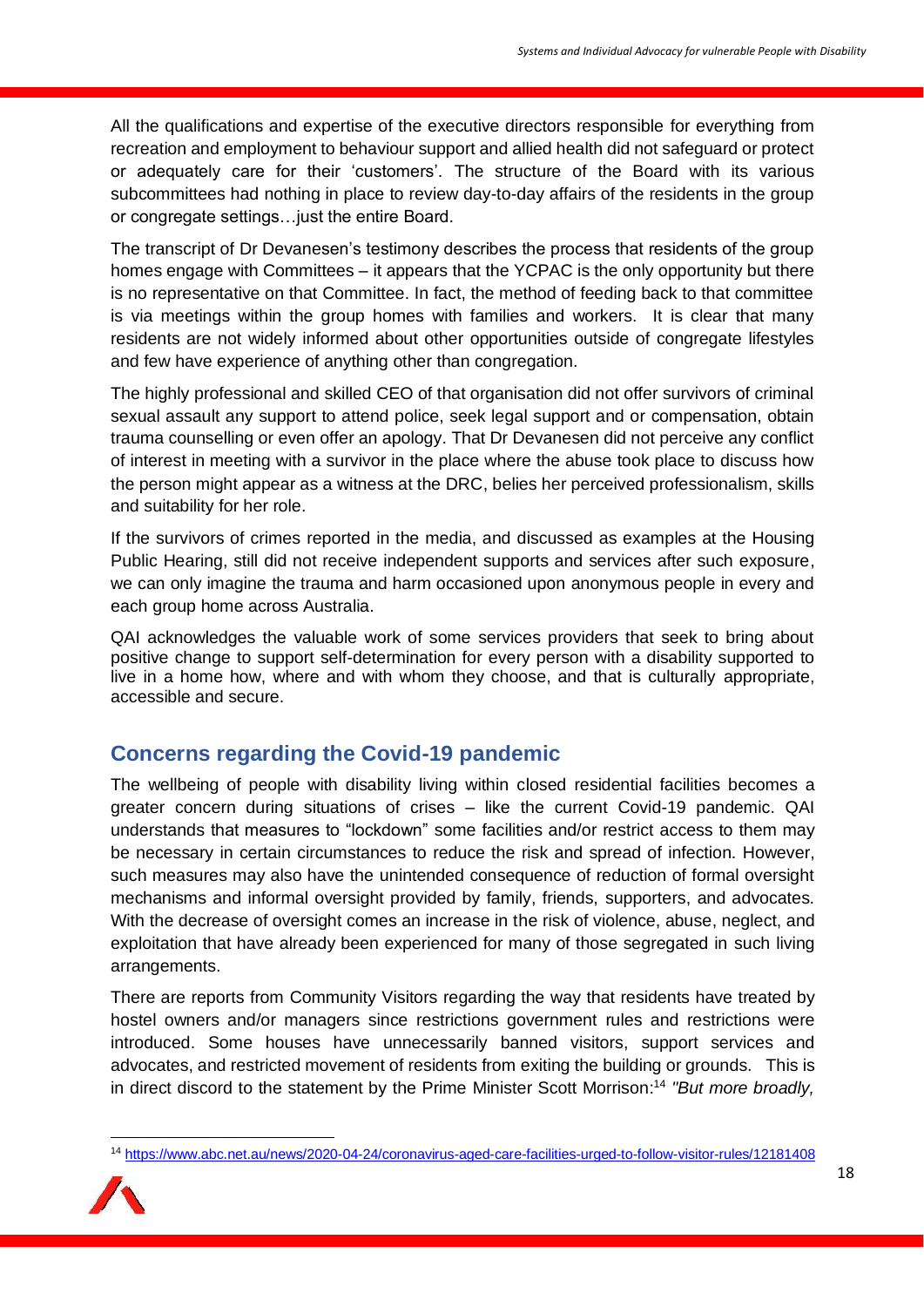*having people stuck in their rooms, not being able to be visited by their loved ones and carers and other support people, that's not okay."*

Undoubtedly there may be cases where some residents or support staff exhibit symptoms, giving rise to an urgent need to isolate that person from other residents living in the same house. It may require a reduction of visitors to the infected resident temporarily until that person is tested and, eventually, treated. However, many people with disability residing in congregated settings are even more isolated than they were before and may have been more at risk of infection from residential staff. Residents have been restricted from going outside for exercise or to the supermarket, or to attend appointments. Such arbitrary removal of the person's right to see their advocates and have their own support workers take them out for such activities is untenable. The decision to impose such restrictions should not be at the discretion of the landlord and should incur severe penalties.

Concerns about hygiene and disinfection and ensuring people actively keep spatial distance is difficult in crowded housing arrangements. It is the excuse of service providers and residential owners that residents are unable to follow the directions and do not understand what is required of them. This is unlikely as all people with disability can learn and is a poor excuse for the lowest quality of support. Unfortunately, an overcrowded and congregated house is the reality of many people with disability and the risk of contracting the virus becomes greater to them.

In addition, it appears that accurate and honest information about Covid-19 and managing risk hasn't been reaching residents in closed and congregated care settings. This is a typical experience however, given that many residents do not have their privacy respected. It is a common occurrence for managers to open mail and screen phone calls, or where conversations either in person or by phone are always conducted with the manager present. This is an inappropriate restriction of their right to privacy. Moreover, it is essential that residents' human rights are not violated in procedures to manage the potential spread of the virus, nor in any other aspect of their lives.

Considering that a significant percentage of people with disability have complex health needs, it is critical they are fast-tracked for testing where Covid-19 symptoms have presented, there is a high risk of contracting the virus, or they have regular interactions with a high rotation of support workers.

### **Recommendations**

As mentioned previously, QAI's report "Legislation and Life" 2003, presented not only the issues and problems that people with disability have to face in their daily life when living in a group home, but recommendations to ensure that people with disability can enable their right of choice and control. We present them again to this Commission, noting our regret at the lack of progress in these areas despite the significant passage of time since that report, and add additional recommendations:

- **Do not force people to share their supports in order to have a home.**
- **Do not force people to live together in order to have support.**